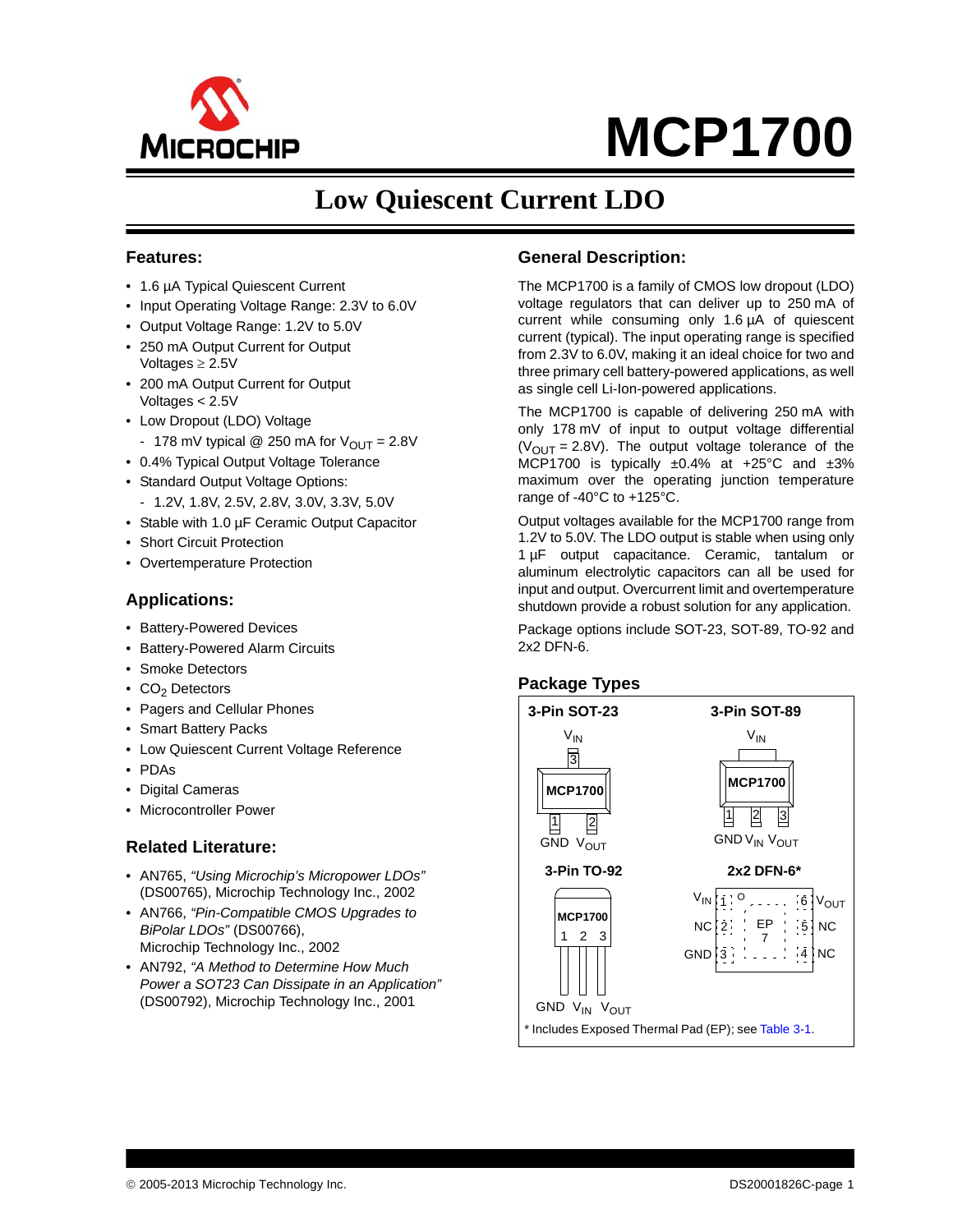# **MCP1700**

#### **Functional Block Diagrams**



#### **Typical Application Circuits**

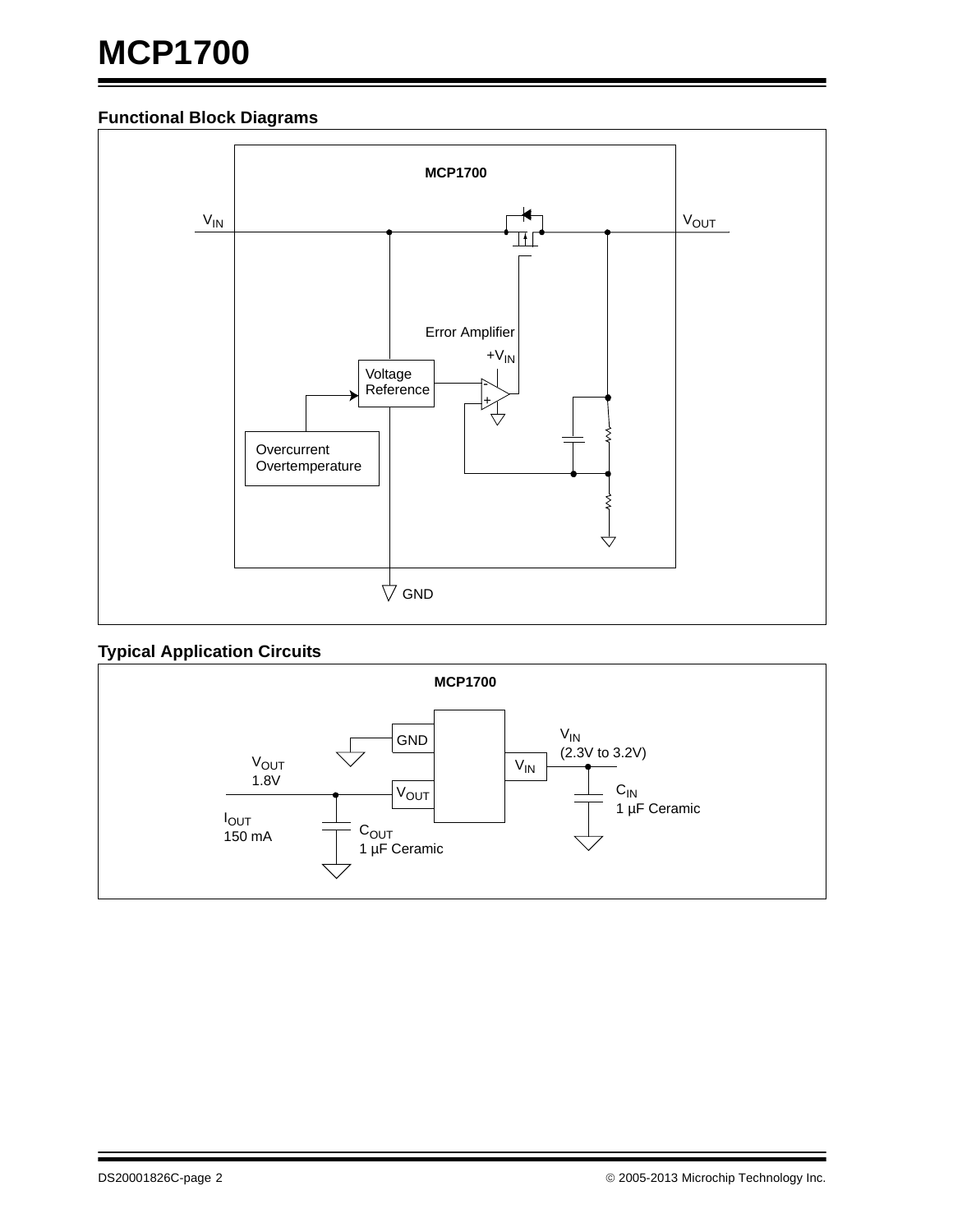#### **1.0 ELECTRICAL CHARACTERISTICS**

#### **Absolute Maximum Ratings †**

| All inputs and outputs w.r.t.  ( $V_{SS}$ - 0.3V) to ( $V_{IN}$ + 0.3V) |  |
|-------------------------------------------------------------------------|--|
|                                                                         |  |
|                                                                         |  |
|                                                                         |  |
| Operating Junction Temperature40°C to +125°C                            |  |
| ESD protection on all pins (HBM;MM) $\geq 4$ kV; $\geq 400$ V           |  |

### <span id="page-2-6"></span> **DC CHARACTERISTICS**

**† Notice:** Stresses above those listed under "Maximum Ratings" may cause permanent damage to the device. This is a stress rating only and functional operation of the device at those or any other conditions above those indicated in the operational listings of this specification is not implied. Exposure to maximum rating conditions for extended periods may affect device reliability.

| Electrical Characteristics: Unless otherwise specified, all limits are established for $V_{IN} = V_R + 1V$ , $I_{LOAD} = 100 \mu A$ , |  |
|---------------------------------------------------------------------------------------------------------------------------------------|--|
| $C_{\text{OUT}}$ = 1 µF (X7R), $C_{\text{IN}}$ = 1 µF (X7R), T <sub>A</sub> = +25 °C.                                                 |  |

**Boldface** type applies for junction temperatures, T<sub>J</sub> [\(Note 6\)](#page-2-0) of -40°C to +125°C.

| <b>Parameters</b>                           | Sym.                                                              | Min.                          | Typ.          | Max.                         | <b>Units</b> | <b>Conditions</b>                                                                                         |
|---------------------------------------------|-------------------------------------------------------------------|-------------------------------|---------------|------------------------------|--------------|-----------------------------------------------------------------------------------------------------------|
| <b>Input / Output Characteristics</b>       |                                                                   |                               |               |                              |              |                                                                                                           |
| Input Operating<br>Voltage                  | $V_{IN}$                                                          | 2.3                           |               | 6.0                          | V            | Note <sub>1</sub>                                                                                         |
| Input Quiescent<br>Current                  | $I_q$                                                             |                               | 1.6           | 4                            | μA           | $I_1 = 0$ mA, $V_{IN} = V_R + 1V$                                                                         |
| Maximum Output<br>Current                   | OUT mA                                                            | 250<br>200                    |               |                              | mA           | For $V_R \geq 2.5V$<br>For $V_R < 2.5V$                                                                   |
| Output Short<br><b>Circuit Current</b>      | <b>IOUT SC</b>                                                    |                               | 408           |                              | mA           | $V_{IN} = V_R + 1V$ , $V_{OUT} = GND$<br>Current (peak current) measured 10 ms<br>after short is applied. |
| Output Voltage<br>Regulation                | <b>VOUT</b>                                                       | $V_R - 3.0\%$<br>$V_R$ - 2.0% | $V_R = 0.4\%$ | $V_R$ + 3.0%<br>$V_R$ + 2.0% | V            | Note 2                                                                                                    |
| V <sub>OUT</sub> Temperature<br>Coefficient | TCV <sub>OUT</sub>                                                |                               | 50            |                              | ppm/°C       | Note 3                                                                                                    |
| Line Regulation                             | $\Delta V_{\text{OUT}}/$<br>(V <sub>OUT</sub> XAV <sub>IN</sub> ) | $-1.0$                        | ±0.75         | $+1.0$                       | %N           | $(V_R + 1)V \leq V_{IN} \leq 6V$                                                                          |
| Load Regulation                             | ΔV <sub>ΟUT</sub> /V <sub>ΟUT</sub>                               | $-1.5$                        | ±1.0          | $+1.5$                       | %            | $I_L = 0.1$ mA to 250 mA for $V_R \ge 2.5V$<br>$I_1 = 0.1$ mA to 200 mA for $V_R < 2.5V$<br>Note 4        |
| Dropout Voltage<br>$V_R > 2.5V$             | $V_{IN}$ - $V_{OUT}$                                              |                               | 178           | 350                          | mV           | $I_L$ = 250 mA, (Note 1, Note 5)                                                                          |
| Dropout Voltage<br>$V_R < 2.5V$             | $V_{IN} - V_{OUT}$                                                |                               | 150           | 350                          | mV           | $I_L = 200$ mA, (Note 1, Note 5)                                                                          |
| <b>Output Rise Time</b>                     | $T_R$                                                             |                               | 500           |                              | μs           | 10% $V_R$ to 90% $V_R$ $V_{IN}$ = 0V to 6V,<br>$R_1 = 50\Omega$ resistive                                 |

<span id="page-2-2"></span><span id="page-2-1"></span>**Note 1:** The minimum V<sub>IN</sub> must meet two conditions: V<sub>IN</sub>  $\geq$  2.3V and V<sub>IN</sub>  $\geq$  (V<sub>R</sub> + 3.0%) + V<sub>DROPOUT</sub>.

**2:** V<sub>R</sub> is the nominal regulator output voltage. For example: V<sub>R</sub> = 1.2V, 1.5V, 1.8V, 2.5V, 2.8V, 3.0V, 3.3V, 4.0V, 5.0V. The input voltage  $V_{IN} = V_R + 1.0V$ ;  $I_{OUT} = 100 \mu A$ .

<span id="page-2-3"></span>**3:**  $TCV_{OUT} = (V_{OUT\text{-}HIGH} - V_{OUT\text{-}LOW}) * 10^6 / (V_R * \Delta \text{Temperature})$ ,  $V_{OUT\text{-}HIGH} = \text{highest voltage measured over the}$ temperature range.  $V_{OUT-LOW}$  = lowest voltage measured over the temperature range.

<span id="page-2-4"></span>**4:** Load regulation is measured at a constant junction temperature using low duty cycle pulse testing. Changes in output voltage due to heating effects are determined using thermal regulation specification TCV<sub>OUT</sub>.

<span id="page-2-5"></span>**5:** Dropout voltage is defined as the input to output differential at which the output voltage drops 2% below its measured value with a  $V_R$  + 1V differential applied.

<span id="page-2-0"></span>**6:** The maximum allowable power dissipation is a function of ambient temperature, the maximum allowable junction temperature and the thermal resistance from junction to air (i.e.,  $T_A$ ,  $T_J$ ,  $\theta_{JA}$ ). Exceeding the maximum allowable power dissipation will cause the device operating junction temperature to exceed the maximum 150°C rating. Sustained junction temperatures above 150°C can impact the device reliability.

**7:** The junction temperature is approximated by soaking the device under test at an ambient temperature equal to the desired Junction temperature. The test time is small enough such that the rise in the Junction temperature over the ambient temperature is not significant.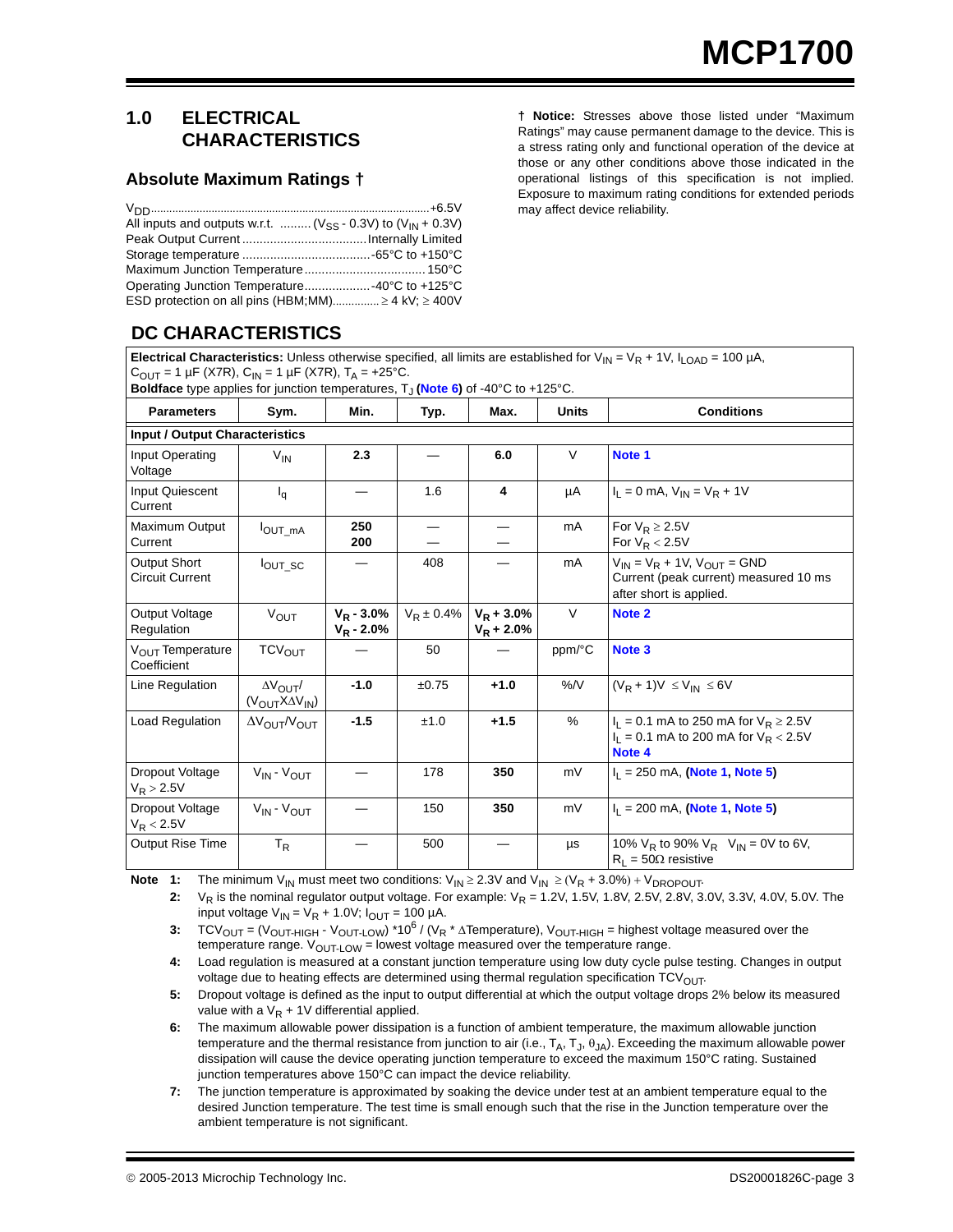#### **DC CHARACTERISTICS (CONTINUED)**

**Electrical Characteristics:** Unless otherwise specified, all limits are established for  $V_{IN} = V_R + 1V$ ,  $I_{LOAD} = 100 \mu A$ ,

 $C_{\text{OUT}} = 1 \ \mu \text{F}$  (X7R),  $C_{\text{IN}} = 1 \ \mu \text{F}$  (X7R),  $T_A = +25^{\circ} \text{C}$ .

**Boldface** type applies for junction temperatures, T<sub>J</sub> (Note 6) of -40°C to +125°C.

| <b>Parameters</b>                                | Sym.                       | Min. | Typ. | Max. | Units                       | <b>Conditions</b>                                                                                                                                           |  |  |
|--------------------------------------------------|----------------------------|------|------|------|-----------------------------|-------------------------------------------------------------------------------------------------------------------------------------------------------------|--|--|
| <b>Output Noise</b>                              | $e_N$                      |      | 3    |      | $\mu$ V/(Hz) <sup>1/2</sup> | $I_1 = 100$ mA, f = 1 kHz, $C_{\text{OUT}} = 1 \mu F$                                                                                                       |  |  |
| Power Supply<br><b>Ripple Rejection</b><br>Ratio | <b>PSRR</b>                |      | 44   |      | dB                          | $f = 100$ Hz, $C_{OUT} = 1 \mu F$ , $I_1 = 50$ mA,<br>$V_{\text{INAC}} = 100 \text{ mV} \text{ pk-pk}, C_{\text{IN}} = 0 \text{ µF},$<br>$V_{\rm P} = 1.2V$ |  |  |
| Thermal<br>Shutdown<br>Protection                | $\mathsf{T}_{\mathsf{SD}}$ |      | 140  |      | °C                          | $V_{IN} = V_R + 1V$ , $I_1 = 100 \mu A$                                                                                                                     |  |  |

**Note** 1: The minimum V<sub>IN</sub> must meet two conditions: V<sub>IN</sub>  $\geq$  2.3V and V<sub>IN</sub>  $\geq$  (V<sub>R</sub> + 3.0%) + V<sub>DROPOUT</sub>.

- **4:** Load regulation is measured at a constant junction temperature using low duty cycle pulse testing. Changes in output voltage due to heating effects are determined using thermal regulation specification  $TCV<sub>OUT</sub>$ .
- **5:** Dropout voltage is defined as the input to output differential at which the output voltage drops 2% below its measured value with a  $V_R$  + 1V differential applied.
- **6:** The maximum allowable power dissipation is a function of ambient temperature, the maximum allowable junction temperature and the thermal resistance from junction to air (i.e.,  $T_A$ ,  $T_J$ ,  $\theta_{JA}$ ). Exceeding the maximum allowable power dissipation will cause the device operating junction temperature to exceed the maximum 150°C rating. Sustained junction temperatures above 150°C can impact the device reliability.
- **7:** The junction temperature is approximated by soaking the device under test at an ambient temperature equal to the desired Junction temperature. The test time is small enough such that the rise in the Junction temperature over the ambient temperature is not significant.

#### <span id="page-3-1"></span>**TEMPERATURE SPECIFICATIONS**

**Electrical Characteristics:** Unless otherwise specified, all limits are established for  $V_{IN} = V_R + 1V$ , I<sub>LOAD</sub> = 100 µA,  $C_{\text{OUT}} = 1 \ \mu \text{F}$  (X7R),  $C_{\text{IN}} = 1 \ \mu \text{F}$  (X7R),  $T_A = +25^{\circ} \text{C}$ .

**Boldface** type applies for junction temperatures, T<sub>J</sub> [\(Note 1\)](#page-3-0) of -40°C to +125°C.

| <b>Parameters</b>                  | Sym.                 | Min.  | Typ. | Max.   | <b>Units</b> | <b>Conditions</b>               |
|------------------------------------|----------------------|-------|------|--------|--------------|---------------------------------|
| <b>Temperature Ranges</b>          |                      |       |      |        |              |                                 |
| Specified Temperature Range        | $T_A$                | $-40$ |      | $+125$ | °C           |                                 |
| <b>Operating Temperature Range</b> | $T_{\rm J}$          | -40   |      | $+125$ | °C           |                                 |
| Storage Temperature Range          | T <sub>A</sub>       | $-65$ |      | $+150$ | °C           |                                 |
| <b>Thermal Package Resistance</b>  |                      |       |      |        |              |                                 |
| Thermal Resistance, 2x2 DFN        | $\theta_{JA}$        |       | 91   |        | °C/W         | EIA/JEDEC <sup>®</sup> JESD51-7 |
|                                    | $\theta_{\text{JC}}$ |       | 19   |        | °C/W         | FR-4 0.063 4-Layer Board        |
| Thermal Resistance, SOT-23         | $\theta_{JA}$        |       | 336  |        | °C/W         | EIA/JEDEC JESD51-7              |
|                                    | $\theta_{\text{JC}}$ |       | 110  |        | °C/W         | FR-4 0.063 4-Layer Board        |
| Thermal Resistance, SOT-89         | $\theta_{JA}$        |       | 180  |        | °C/W         | EIA/JEDEC JESD51-7              |
|                                    | $\theta_{\text{JC}}$ |       | 52   |        | °C/W         | FR-4 0.063 4-Layer Board        |
| Thermal Resistance, TO-92          | $\theta_{JA}$        |       | 160  |        | °C/W         |                                 |
|                                    | $\theta_{\text{JC}}$ |       | 66.3 |        | °C/W         |                                 |

<span id="page-3-0"></span>**Note 1:** The maximum allowable power dissipation is a function of ambient temperature, the maximum allowable junction temperature and the thermal resistance from junction to air (i.e.,  $T_A$ ,  $T_J$ ,  $\theta_{JA}$ ). Exceeding the maximum allowable power dissipation will cause the device operating junction temperature to exceed the maximum 150°C rating. Sustained junction temperatures above 150°C can impact the device reliability.

**<sup>2:</sup>**  $V_R$  is the nominal regulator output voltage. For example:  $V_R = 1.2V$ , 1.5V, 1.8V, 2.5V, 2.8V, 3.0V, 3.3V, 4.0V, 5.0V. The input voltage  $V_{IN} = V_R + 1.0V$ ;  $I_{OUT} = 100 \mu A$ .

**<sup>3:</sup>**  $TCV_{OUT} = (V_{OUT\text{-}HIGH} - V_{OUT\text{-}LOW}) * 10^6 / (V_R * \Delta \text{Temperature})$ ,  $V_{OUT\text{-}HIGH} = \text{highest voltage measured over the}$ temperature range.  $V_{OUT\text{-}LOW}$  = lowest voltage measured over the temperature range.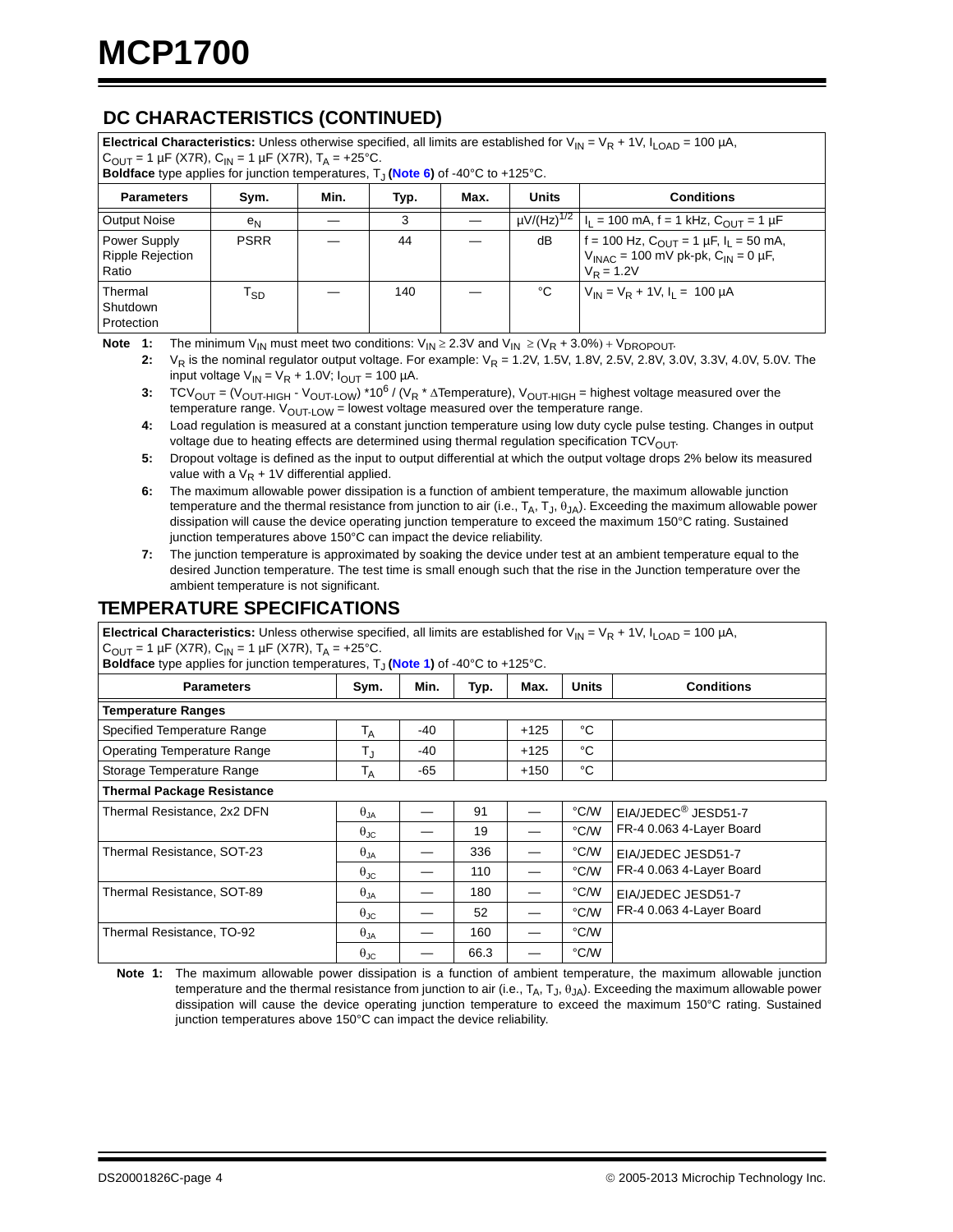#### <span id="page-4-0"></span>**2.0 TYPICAL PERFORMANCE CURVES**

**Note:** The graphs and tables provided following this note are a statistical summary based on a limited number of samples and are provided for informational purposes only. The performance characteristics listed herein are not tested or guaranteed. In some graphs or tables, the data presented may be outside the specified operating range (e.g., outside specified power supply range) and therefore outside the warranted range.

**Note:** Unless otherwise indicated:  $V_R = 1.8V$ , C<sub>OUT</sub> = 1 µF Ceramic (X7R), C<sub>IN</sub> = 1 µF Ceramic (X7R), I<sub>L</sub> = 100 µA,  $T_A = +25$ °C,  $V_{IN} = V_R + 1V$ .

**Note:** Junction Temperature (T<sub>J</sub>) is approximated by soaking the device under test to an ambient temperature equal to the desired junction temperature. The test time is small enough such that the rise in Junction temperature over the Ambient temperature is not significant.



*Input Voltage.*

*FIGURE 2-1: Input Quiescent Current vs.* 



*Current.*



*FIGURE 2-3: Quiescent Current vs. Junction Temperature.*



*FIGURE 2-4: Output Voltage vs. Input Voltage (V<sub>R</sub> = 1.2V).* 



*FIGURE 2-5: Output Voltage vs. Input Voltage (V<sub>R</sub> = 1.8V).* 



*FIGURE 2-6: Output Voltage vs. Input Voltage (V<sub>R</sub> = 2.8V).*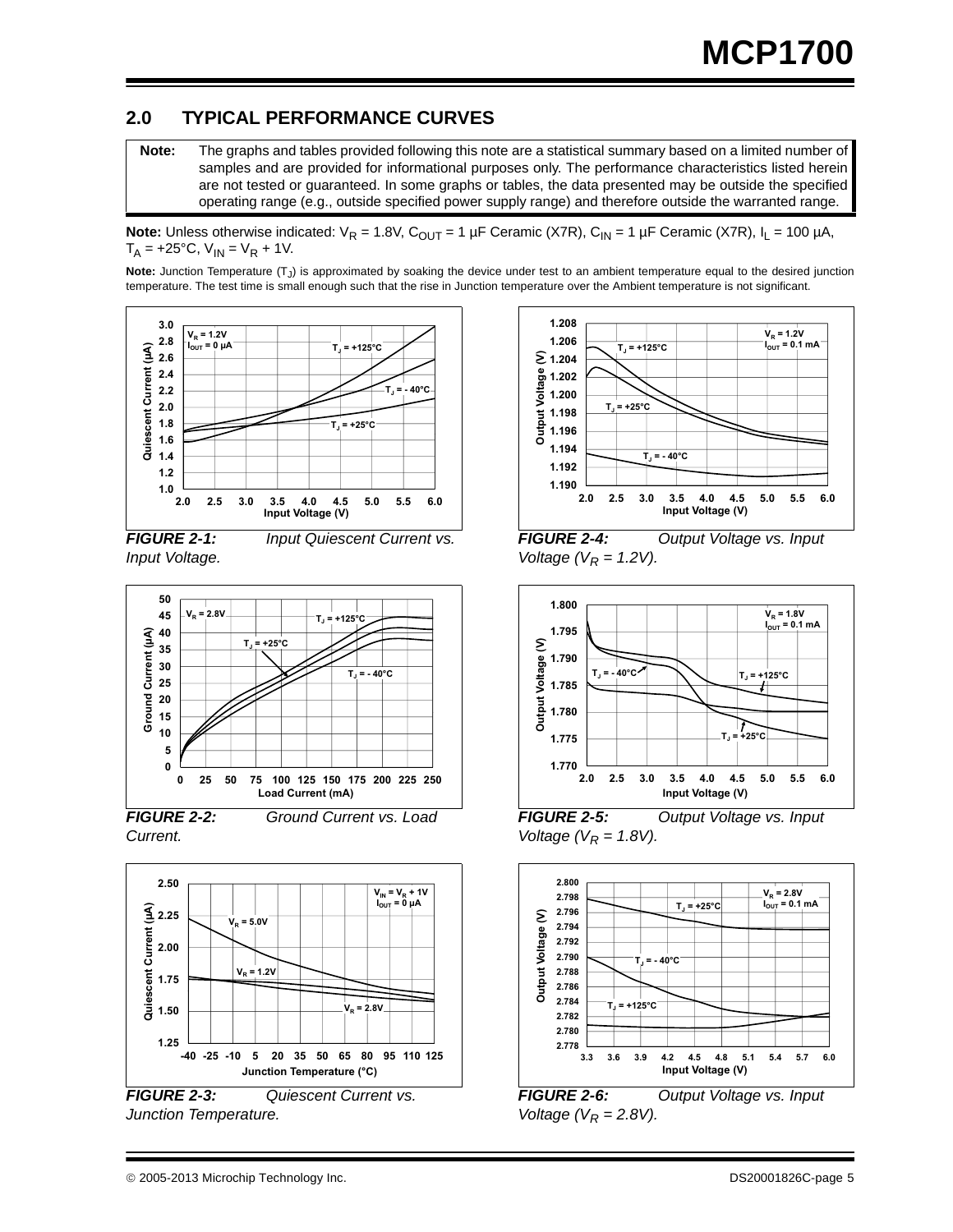# **MCP1700**

**Note:** Unless otherwise indicated:  $V_R = 1.8V$ ,  $C_{OUT} = 1 \mu F$  Ceramic (X7R),  $C_{IN} = 1 \mu F$  Ceramic (X7R),  $I_L = 100 \mu A$ ,  $T_A = +25$ °C,  $V_{IN} = V_R + 1V$ .



*FIGURE 2-7: Output Voltage vs. Input Voltage (* $V_R$  *= 5.0V).* 



*FIGURE 2-8: Output Voltage vs. Load Current (* $V_R$  *= 1.2V).* 



*FIGURE 2-9: Output Voltage vs. Load Current (* $V_R$  *= 1.8V).* 



*FIGURE 2-10: Output Voltage vs. Load Current (* $V_R$  *= 2.8V).* 



*FIGURE 2-11: Output Voltage vs. Load Current (* $V_R$  *= 5.0V).* 



*FIGURE 2-12: Dropout Voltage vs. Load Current (* $V_R$  *= 2.8V).*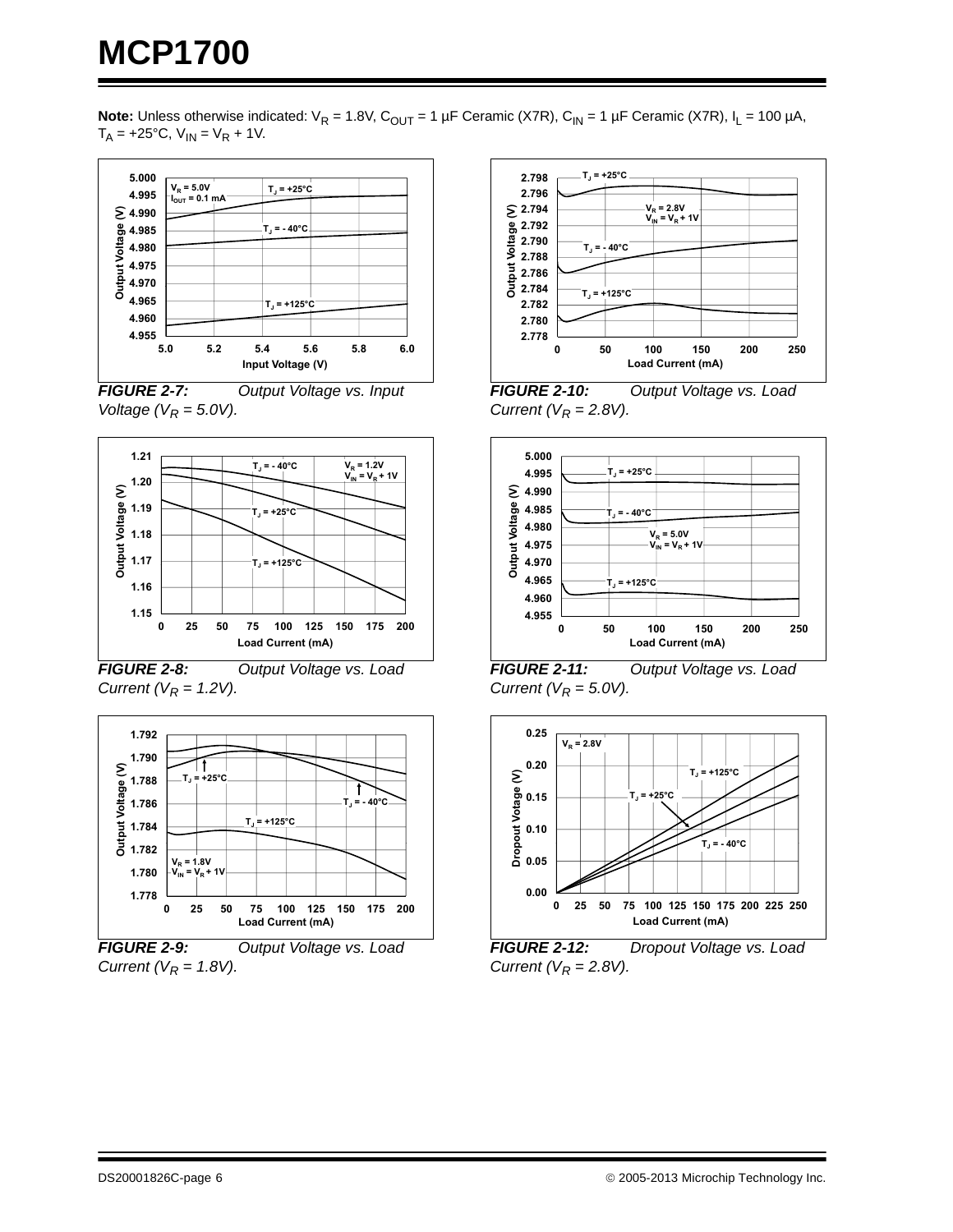



*FIGURE 2-13: Dropout Voltage vs. Load Current (* $V_R$  *= 5.0V).* 



*Rejection vs. Frequency (* $V_R$  *= 1.2V).* 



*FIGURE 2-15: Power Supply Ripple Rejection vs. Frequency (* $V_R = 2.8V$ *).* 



*FIGURE 2-16: Noise vs. Frequency.*



*FIGURE 2-17: Dynamic Load Step*   $(V_R = 1.2V)$ .

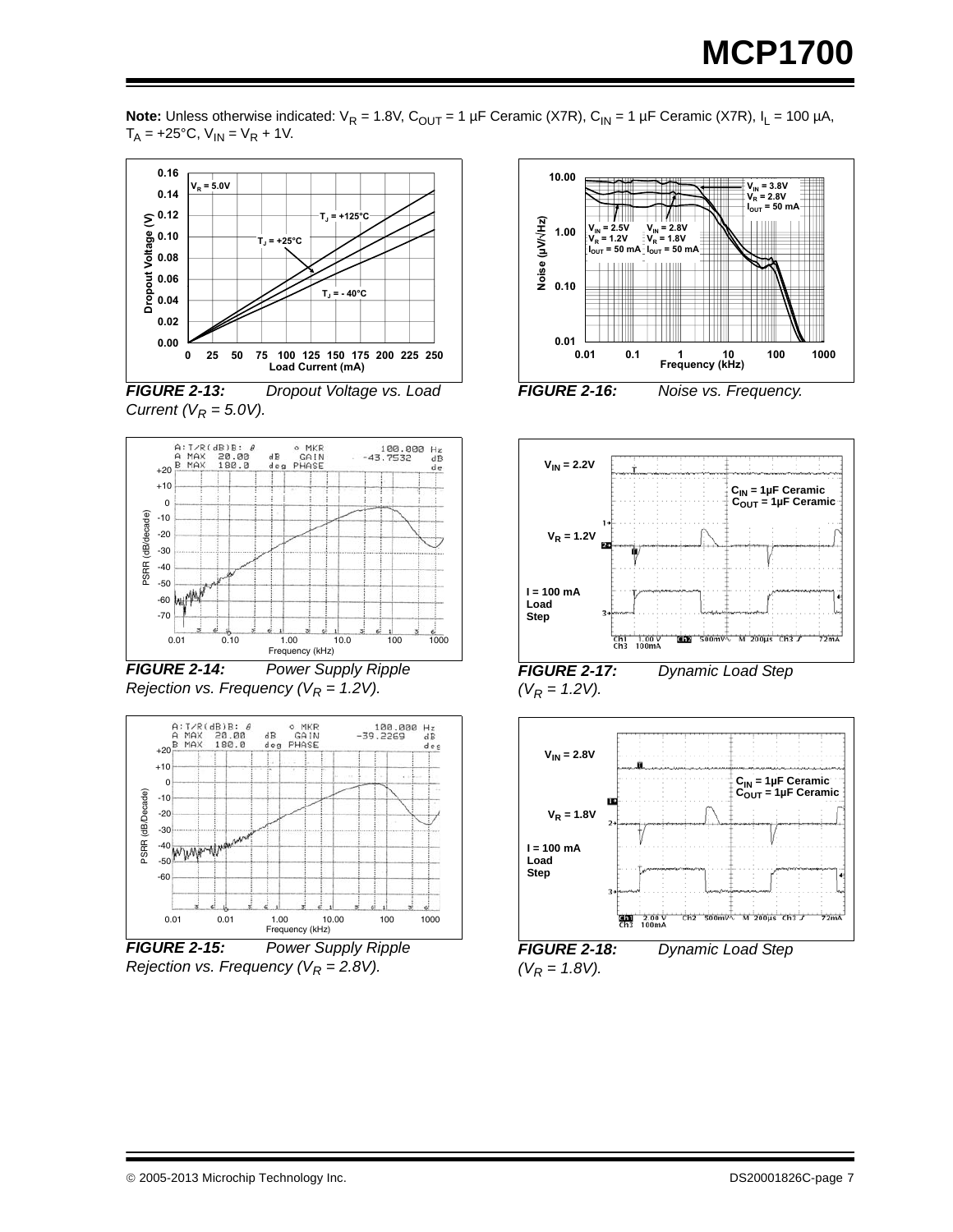**Note:** Unless otherwise indicated:  $V_R = 1.8V$ ,  $C_{OUT} = 1 \mu F$  Ceramic (X7R),  $C_{IN} = \mu F$  Ceramic (X7R),  $I_L = 100 \mu A$ ,  $T_A$  = +25°C,  $V_{IN}$  =  $V_R$  + 1V.





 $(V_R = 1.8V)$ .





 $(V_R = 5.0V)$ .



*FIGURE 2-23: Dynamic Line Step*   $(V_R = 2.8V)$ .

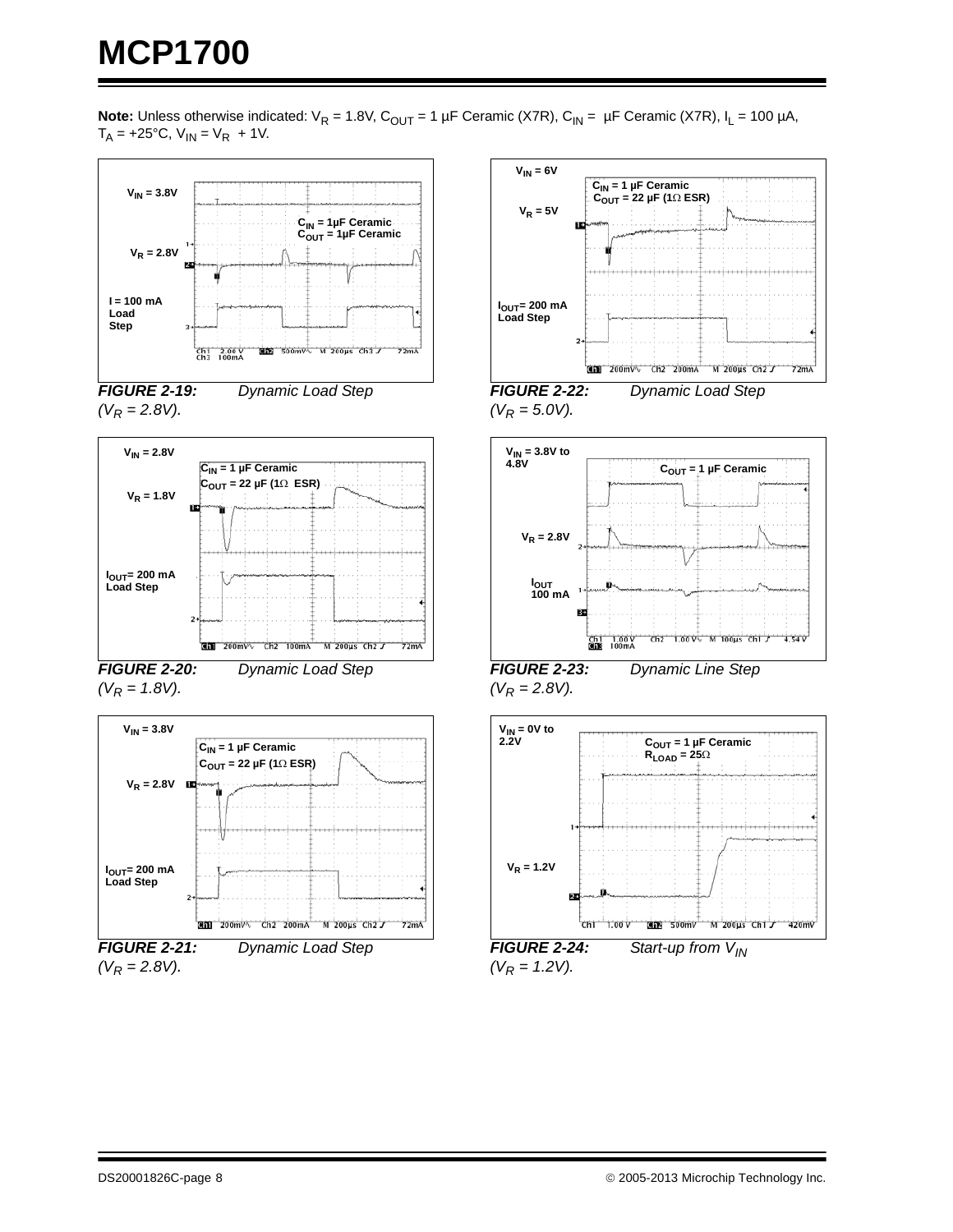**Note:** Unless otherwise indicated:  $V_R = 1.8V$ ,  $C_{OUT} = 1 \mu F$  Ceramic (X7R),  $C_{IN} = 1 \mu F$  Ceramic (X7R),  $I_L = 100 \mu A$ ,  $T_A = +25$ °C,  $V_{IN} = V_R + 1V$ .



 $(V_R = 1.8V)$ .



 $(V_R = 2.8V)$ .



*FIGURE 2-27: Load Regulation vs. Junction Temperature (* $V_R$  *= 1.8V).* 



*FIGURE 2-28: Load Regulation vs. Junction Temperature (* $V_R$  *= 2.8V).* 



*FIGURE 2-29: Load Regulation vs. Junction Temperature (* $V_R$  *= 5.0V).* 



*FIGURE 2-30: Line Regulation vs. Temperature (VR = 1.2V, 1.8V, 2.8V).*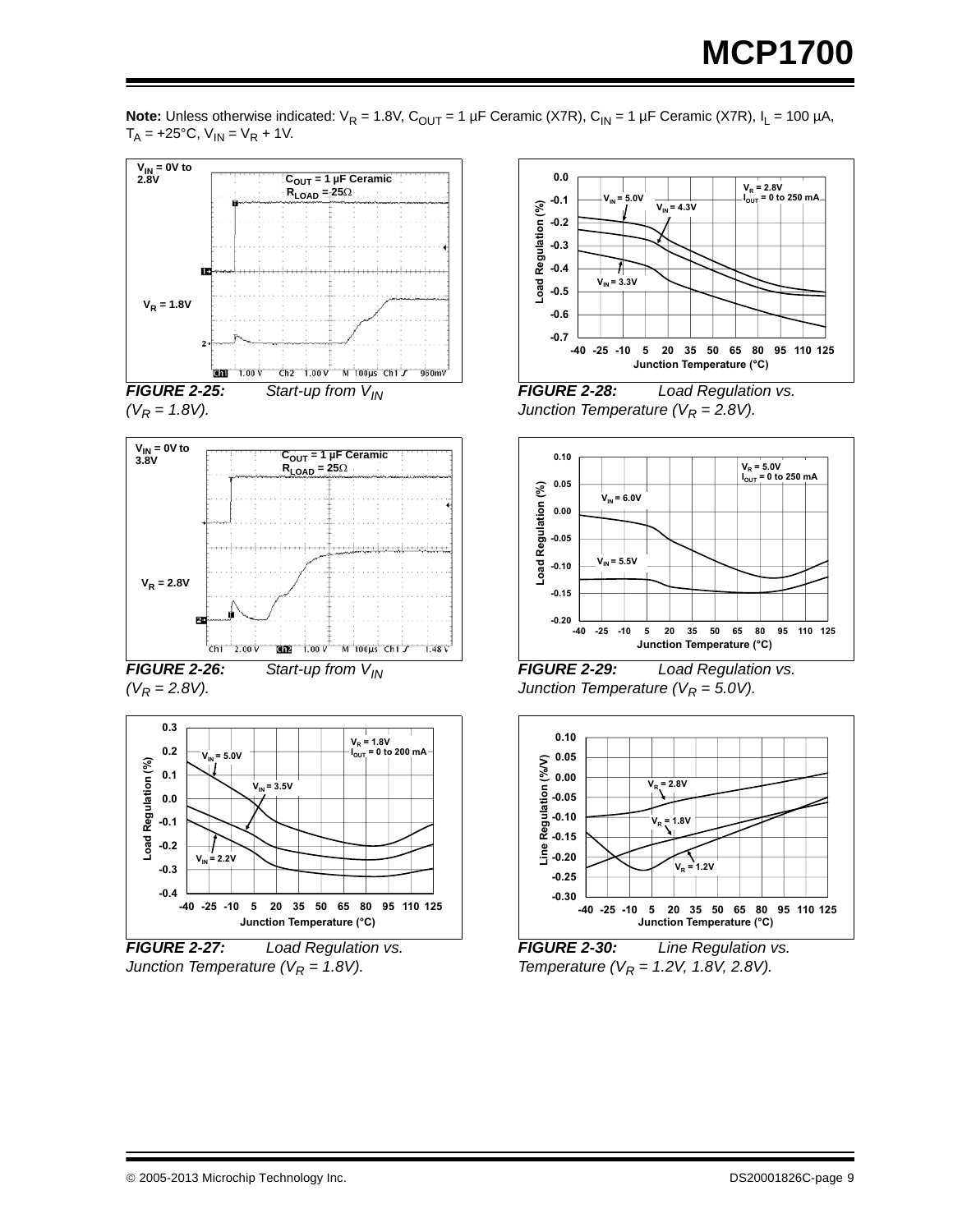#### <span id="page-9-1"></span>**3.0 PIN DESCRIPTIONS**

The descriptions of the pins are listed in [Table 3-1.](#page-9-0)

| Pin No.<br><b>SOT-23</b> | Pin No.<br><b>SOT-89</b> | Pin No.<br><b>TO-92</b> | Pin No.<br>2x2 DFN-6 | <b>Name</b>      | <b>Function</b>                   |
|--------------------------|--------------------------|-------------------------|----------------------|------------------|-----------------------------------|
|                          |                          |                         |                      | <b>GND</b>       | Ground Terminal                   |
| 2                        |                          |                         |                      | V <sub>OUT</sub> | <b>Regulated Voltage Output</b>   |
| 3                        |                          | ົ                       |                      | $V_{IN}$         | <b>Unregulated Supply Voltage</b> |
|                          |                          |                         | 2, 4, 5              | <b>NC</b>        | No Connect                        |
|                          |                          |                         |                      | EP               | <b>Exposed Thermal Pad</b>        |

<span id="page-9-0"></span>**TABLE 3-1: PIN FUNCTION TABLE**

#### **3.1 Ground Terminal (GND)**

Regulator ground. Tie GND to the negative side of the output and the negative side of the input capacitor. Only the LDO bias current (1.6 µA typical) flows out of this pin; there is no high current. The LDO output regulation is referenced to this pin. Minimize voltage drops between this pin and the negative side of the load.

#### **3.2** Regulated Output Voltage (V<sub>OUT</sub>)

Connect  $V_{\text{OUT}}$  to the positive side of the load and the positive terminal of the output capacitor. The positive side of the output capacitor should be physically located as close to the LDO  $V_{\text{OUT}}$  pin as is practical. The current flowing out of this pin is equal to the DC load current.

#### **3.3 Unregulated Input Voltage Pin (VIN)**

Connect  $V_{IN}$  to the input unregulated source voltage. As with all low dropout linear regulators, low source impedance is necessary for the stable operation of the LDO. The amount of capacitance required to ensure low source impedance will depend on the proximity of the input source capacitors or battery type. For most applications, 1 µF of capacitance will ensure stable operation of the LDO circuit. For applications that have load currents below 100 mA, the input capacitance requirement can be lowered. The type of capacitor used can be ceramic, tantalum or aluminum electrolytic. The low ESR characteristics of the ceramic will yield better noise and PSRR performance at high frequency.

#### **3.4 No Connect (NC)**

No internal connection. The pins marked NC are true "No Connect" pins.

#### **3.5 Exposed Thermal Pad (EP)**

There is an internal electrical connection between the Exposed Thermal Pad (EP) and the GND pin; they must be connected to the same potential on the Printed Circuit Board (PCB).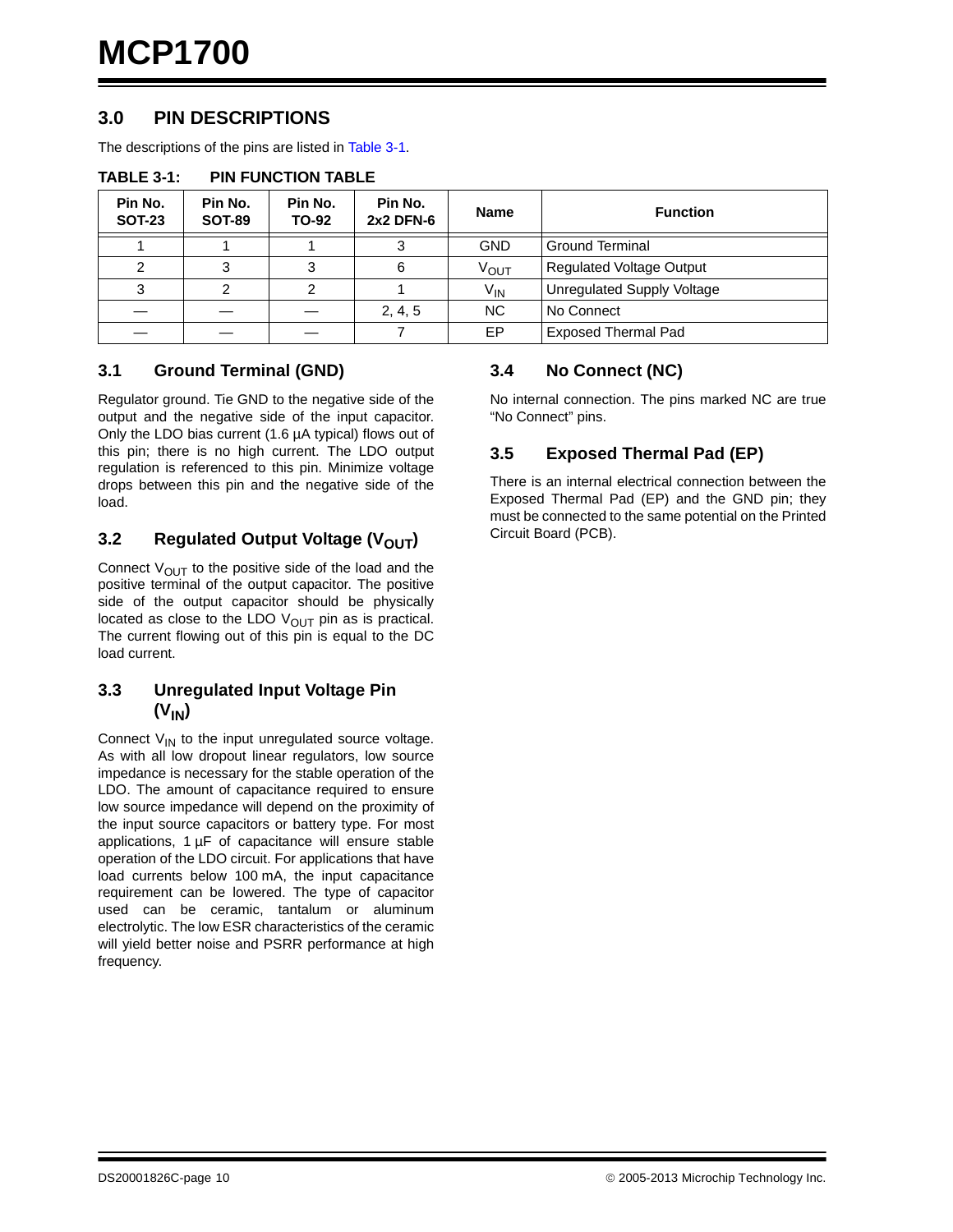#### **4.0 DETAILED DESCRIPTION**

#### **4.1 Output Regulation**

A portion of the LDO output voltage is fed back to the internal error amplifier and compared with the precision internal bandgap reference. The error amplifier output will adjust the amount of current that flows through the P-Channel pass transistor, thus regulating the output voltage to the desired value. Any changes in input voltage or output current will cause the error amplifier to respond and adjust the output voltage to the target voltage (refer to [Figure 4-1](#page-10-0)).

#### **4.2 Overcurrent**

The MCP1700 internal circuitry monitors the amount of current flowing through the P-Channel pass transistor. In the event of a short circuit or excessive output current, the MCP1700 will turn off the P-Channel device for a short period, after which the LDO will attempt to restart. If the excessive current remains, the cycle will repeat itself.

#### **4.3 Overtemperature**

The internal power dissipation within the LDO is a function of input-to-output voltage differential and load current. If the power dissipation within the LDO is excessive, the internal junction temperature will rise above the typical shutdown threshold of 140°C. At that point, the LDO will shut down and begin to cool to the typical turn-on junction temperature of 130°C. If the power dissipation is low enough, the device will continue to cool and operate normally. If the power dissipation remains high, the thermal shutdown protection circuitry will again turn off the LDO, protecting it from catastrophic failure.

<span id="page-10-0"></span>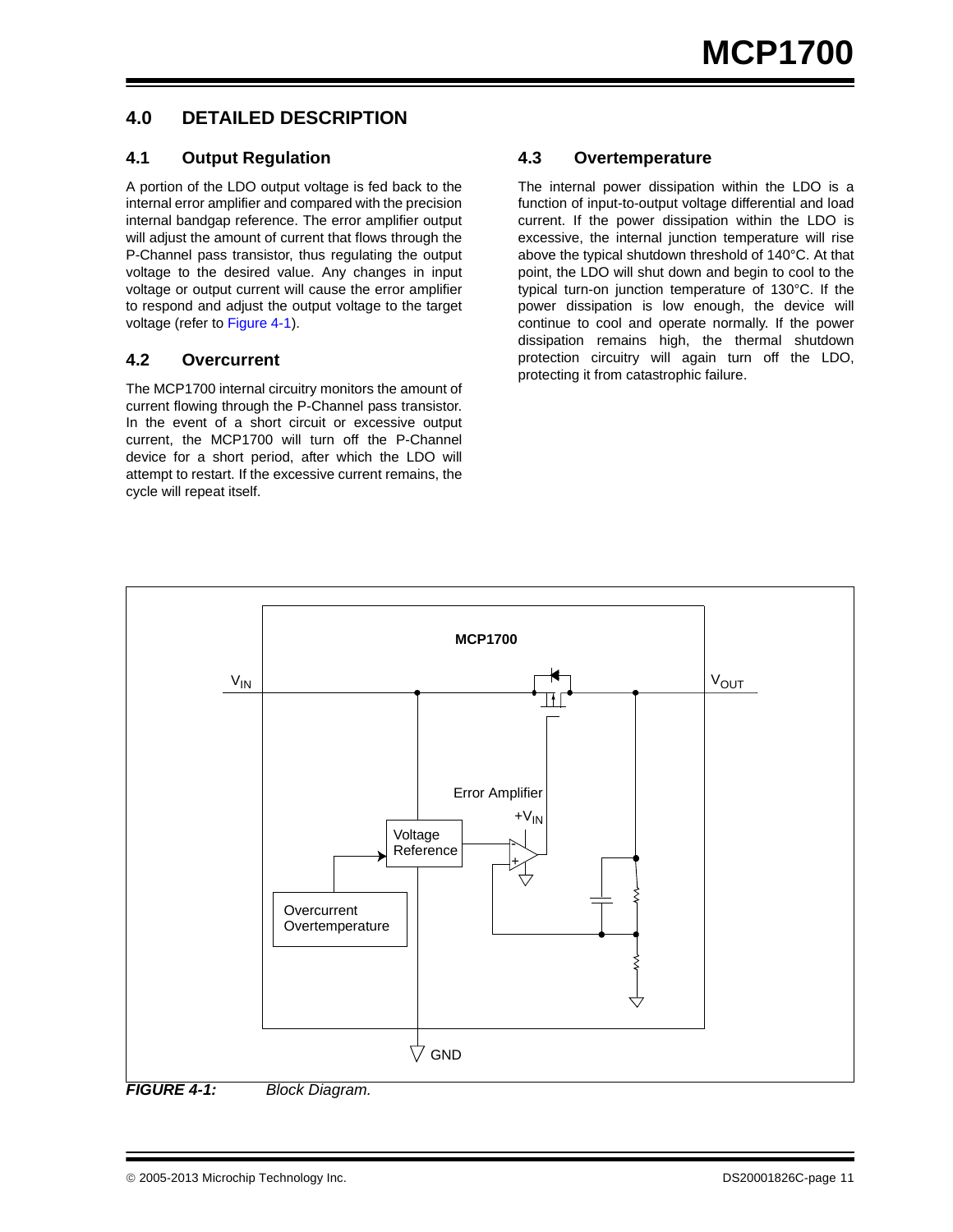#### **5.0 FUNCTIONAL DESCRIPTION**

The MCP1700 CMOS low dropout linear regulator is intended for applications that need the lowest current consumption while maintaining output voltage regulation. The operating continuous load of the MCP1700 ranges from 0 mA to 250 mA ( $V_R \ge 2.5V$ ). The input operating voltage ranges from 2.3V to 6.0V, making it capable of operating from two, three or four alkaline cells or a single Li-Ion cell battery input.

#### **5.1 Input**

The input of the MCP1700 is connected to the source of the P-Channel PMOS pass transistor. As with all LDO circuits, a relatively low source impedance  $(10\Omega)$ is needed to prevent the input impedance from causing the LDO to become unstable. The size and type of the required capacitor depend heavily on the input source type (battery, power supply) and the output current range of the application. For most applications (up to 100 mA), a 1 µF ceramic capacitor will be sufficient to ensure circuit stability. Larger values can be used to improve circuit AC performance.

#### **5.2 Output**

The maximum rated continuous output current for the MCP1700 is 250 mA ( $V_R \ge 2.5V$ ). For applications where  $V_R < 2.5V$ , the maximum output current is 200 mA.

A minimum output capacitance of 1.0 µF is required for small signal stability in applications that have up to 250 mA output current capability. The capacitor type can be ceramic, tantalum or aluminum electrolytic. The ESR range on the output capacitor can range from  $0\Omega$ to  $2.0\Omega$ .

#### **5.3 Output Rise time**

When powering up the internal reference output, the typical output rise time of 500 µs is controlled to prevent overshoot of the output voltage.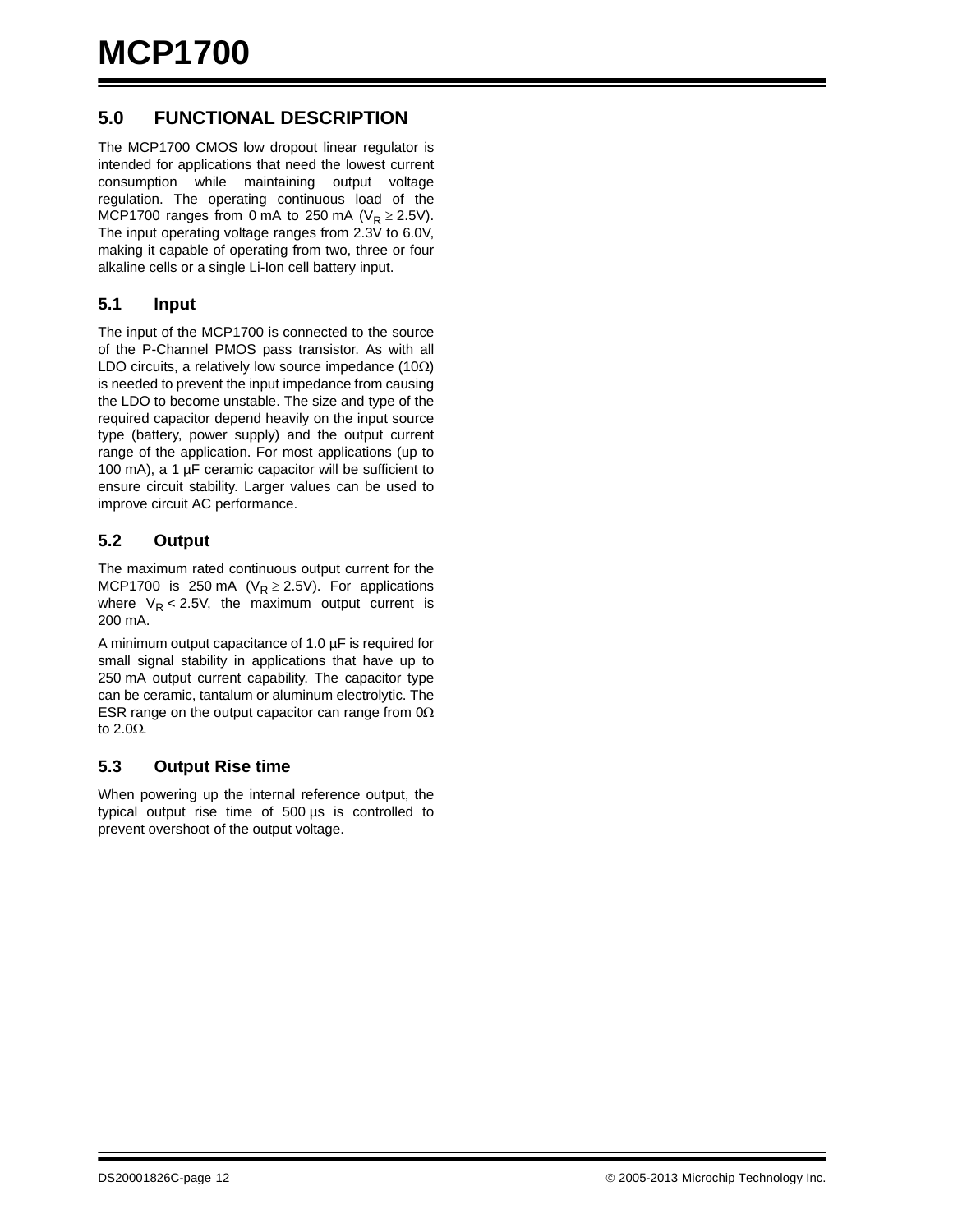#### **6.0 APPLICATION CIRCUITS AND ISSUES**

#### **6.1 Typical Application**

The MCP1700 is most commonly used as a voltage regulator. Its low quiescent current and low dropout voltage make it ideal for many battery-powered applications.





#### 6.1.1 APPLICATION INPUT CONDITIONS

Package Type = SOT-23 Input Voltage Range = 2.3V to 3.2V  $V_{\text{IN}}$  maximum = 3.2V  $V_{\text{OUT}}$  typical = 1.8V  $I_{\text{OUT}} = 150 \text{ mA}$  maximum

#### **6.2 Power Calculations**

#### 6.2.1 POWER DISSIPATION

The internal power dissipation of the MCP1700 is a function of input voltage, output voltage and output current. The power dissipation resulting from the quiescent current draw is so low it is insignificant (1.6  $\mu$ A x V<sub>IN</sub>). The following equation can be used to calculate the internal power dissipation of the LDO.

#### **EQUATION 6-1:**

|  | $P_{LDO} = (V_{IN(MAX)} - V_{OUT(MIN)}) \times I_{OUT(MAX)}$     |
|--|------------------------------------------------------------------|
|  | $P_{LDO}$ = Internal power dissipation of the<br>LDO Pass device |
|  | $V_{IN(MAX)}$ = Maximum input voltage                            |
|  | $V_{\text{OUT(MIN)}}$ = Minimum output voltage of the            |

The maximum continuous operating junction temperature specified for the MCP1700 is +125°C. To estimate the internal junction temperature of the MCP1700, the total internal power dissipation is multiplied by the thermal resistance from junction to ambient ( $R\theta_{JA}$ ). The thermal resistance from junction to ambient for the SOT-23 pin package is estimated at 230°C/W.

#### **EQUATION 6-2:**

$$
T_{J(MAX)} = P_{TOTAL} \times R\theta_{JA} + T_{A(MAX)}
$$
  
\n
$$
T_{J(MAX)} = \text{Maximum continuous junction}
$$
  
\ntemperature  
\n
$$
P_{TOTAL} = \text{Total power dissipation of the device}
$$
  
\n
$$
R\theta_{JA} = \text{Thermal resistance from junction to}
$$
  
\nambient  
\n
$$
T_{A(MAX)} = \text{Maximum ambient temperature}
$$

The maximum power dissipation capability for a package can be calculated given the junction-toambient thermal resistance and the maximum ambient temperature for the application. The following equation can be used to determine the maximum internal power dissipation of the package.

#### **EQUATION 6-3:**

$$
P_{D(MAX)} = \frac{(T_{J(MAX)} - T_{A(MAX)})}{R\theta_{JA}}
$$
  
\n
$$
P_{D(MAX)} = \text{Maximum power dissipation of the device}
$$
  
\n
$$
T_{J(MAX)} = \text{Maximum continuous junction}
$$
  
\ntemperature  
\n
$$
T_{A(MAX)} = \text{Maximum ambient temperature}
$$
  
\n
$$
R\theta_{JA} = \text{Thermal resistance from junction to ambient}
$$

#### **EQUATION 6-4:**

$$
T_{J(RISE)} = P_{D(MAX)} \times R\theta_{JA}
$$

$$
T_{J(RISE)} =
$$
 Rise in the device's junction temperature over the ambient temperature

- $P_{\text{TOTAL}}$  = Maximum power dissipation of the device
	- $R\theta_{JA}$  = Thermal resistance from junction to ambient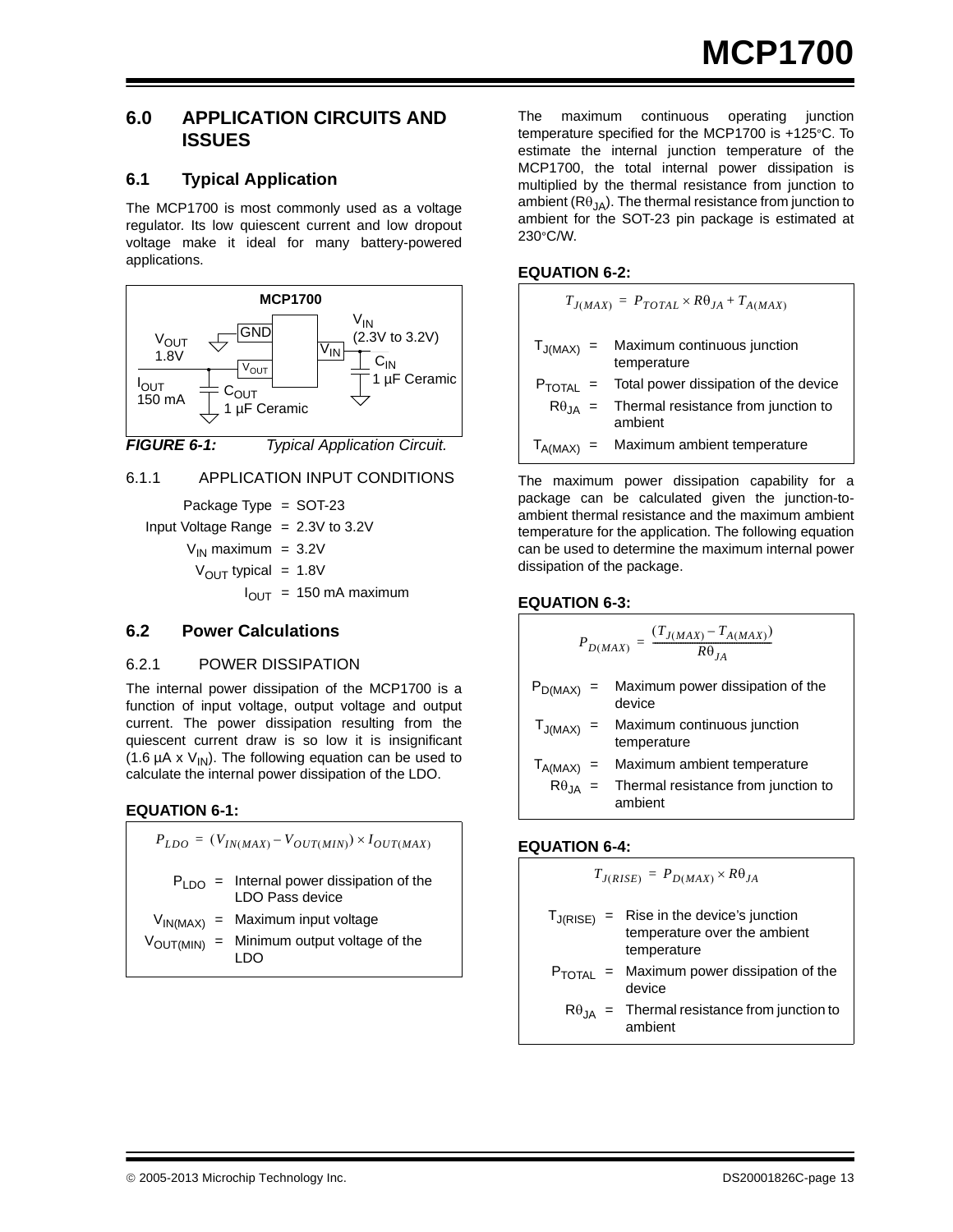#### **EQUATION 6-5:**

$$
T_J = T_{J(RISE)} + T_A
$$

 $T_J$  = Junction Temperature

- $T_{J(RISE)}$  = Rise in the device's junction temperature over the ambient temperature
	- $T_A$  = Ambient temperature

#### **6.3 Voltage Regulator**

Internal power dissipation, junction temperature rise, junction temperature and maximum power dissipation are calculated in the following example. The power dissipation resulting from ground current is small enough to be neglected.

#### 6.3.1 POWER DISSIPATION EXAMPLE

#### **Package**

Package Type = SOT-23

Input Voltage

 $V_{IN} = 2.3V$  to 3.2V

**LDO Output Voltages and Currents**

 $V_{\text{OUT}} = 1.8V$ 

 $I_{\text{OUT}} = 150 \text{ mA}$ 

**Maximum Ambient Temperature**

 $T_{A(MAX)} = +40^{\circ}C$ 

#### **Internal Power Dissipation**

Internal Power dissipation is the product of the LDO output current times the voltage across the LDO  $(V_{IN}$  to  $V_{OUIT}$ ).

 $P_{LDO(MAX)} = (V_{IN(MAX)} - V_{OUT(MIN)}) \times I_{OUT(MAX)}$  $P_{1, DO} = (3.2V - (0.97 \times 1.8V)) \times 150 \text{ mA}$  $P_{\text{LDO}} = 218.1 \text{ milli-Watts}$ 

#### **Device Junction Temperature Rise**

The internal junction temperature rise is a function of internal power dissipation and the thermal resistance from junction to ambient for the application. The thermal resistance from junction to ambient  $(R\theta_{IA})$  is derived from an EIA/JEDEC<sup>®</sup> standard for measuring thermal resistance for small surface mount packages. The EIA/ JEDEC specification is JESD51-7, *"High Effective Thermal Conductivity Test Board for Leaded Surface Mount Packages"*. The standard describes the test method and board specifications for measuring the thermal resistance from junction to ambient. The actual thermal resistance for a particular application can vary depending on many factors, such as copper area and thickness. Refer to AN792, *"A Method to Determine How Much Power a SOT-23 Can Dissipate in an Application"* (DS00792), for more information regarding this subject.

 $T_{J(RISE)} = P_{TOTAL} \times R\theta_{JA}$  $T_{J(RISF)} = 218.1$  milli-Watts x 230.0°C/Watt

### $T_{J(RISF)} = 50.2$ °C

#### **Junction Temperature Estimate**

To estimate the internal junction temperature, the calculated temperature rise is added to the ambient or offset temperature. For this example, the worst-case junction temperature is estimated below.

$$
T_J = T_{J(RISE)} + T_{A(MAX)}
$$

$$
T_J = 90.2^{\circ}C
$$

**Maximum Package Power Dissipation at +40°C Ambient Temperature**

2x2 DFN-6 (91°C/Watt = R
$$
\theta_{JA}
$$
)  
\nP<sub>D(MAX)</sub> = (125°C - 40°C) / 91°C/W  
\nP<sub>D(MAX)</sub> = 934 milli-Watts  
\nSOT-23 (230.0°C/Watt = R $\theta_{JA}$ )  
\nP<sub>D(MAX)</sub> = (125°C - 40°C) / 230°C/W  
\nP<sub>D(MAX)</sub> = 369.6 milli-Watts  
\nSOT-89 (52°C/Watt = R $\theta_{JA}$ )  
\nP<sub>D(MAX)</sub> = (125°C - 40°C) / 52°C/W  
\nP<sub>D(MAX)</sub> = 1.635 Watts  
\nTO-92 (131.9°C/Watt = R $\theta_{JA}$ )  
\nP<sub>D(MAX)</sub> = (125°C - 40°C) / 131.9°C/W  
\nP<sub>D(MAX)</sub> = 644 milli-Watts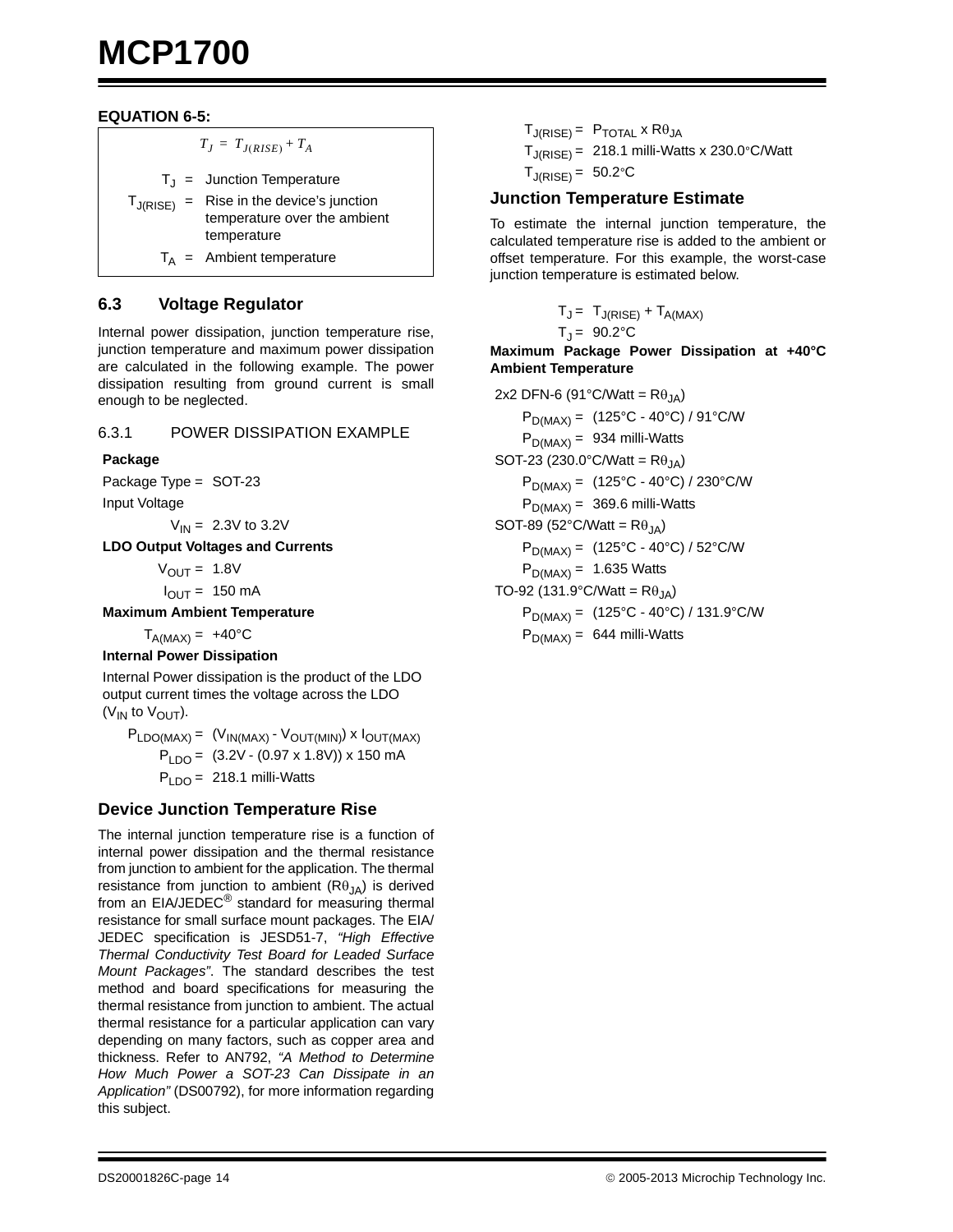#### **6.4 Voltage Reference**

The MCP1700 can be used not only as a regulator, but also as a low quiescent current voltage reference. In many microcontroller applications, the initial accuracy of the reference can be calibrated using production test equipment or by using a ratio measurement. When the initial accuracy is calibrated, the thermal stability and line regulation tolerance are the only errors introduced by the MCP1700 LDO. The low cost, low quiescent current and small ceramic output capacitor are all advantages when using the MCP1700 as a voltage reference.



*FIGURE 6-2: Using the MCP1700 as a voltage reference.*

#### **6.5 Pulsed Load Applications**

For some applications, there are pulsed load current events that may exceed the specified 250 mA maximum specification of the MCP1700. The internal current limit of the MCP1700 will prevent high peak load demands from causing non-recoverable damage. The 250 mA rating is a maximum average continuous rating. As long as the average current does not exceed 250 mA, pulsed higher load currents can be applied to the MCP1700*.* The typical current limit for the MCP1700 is 550 mA  $(T_A + 25^{\circ}C)$ .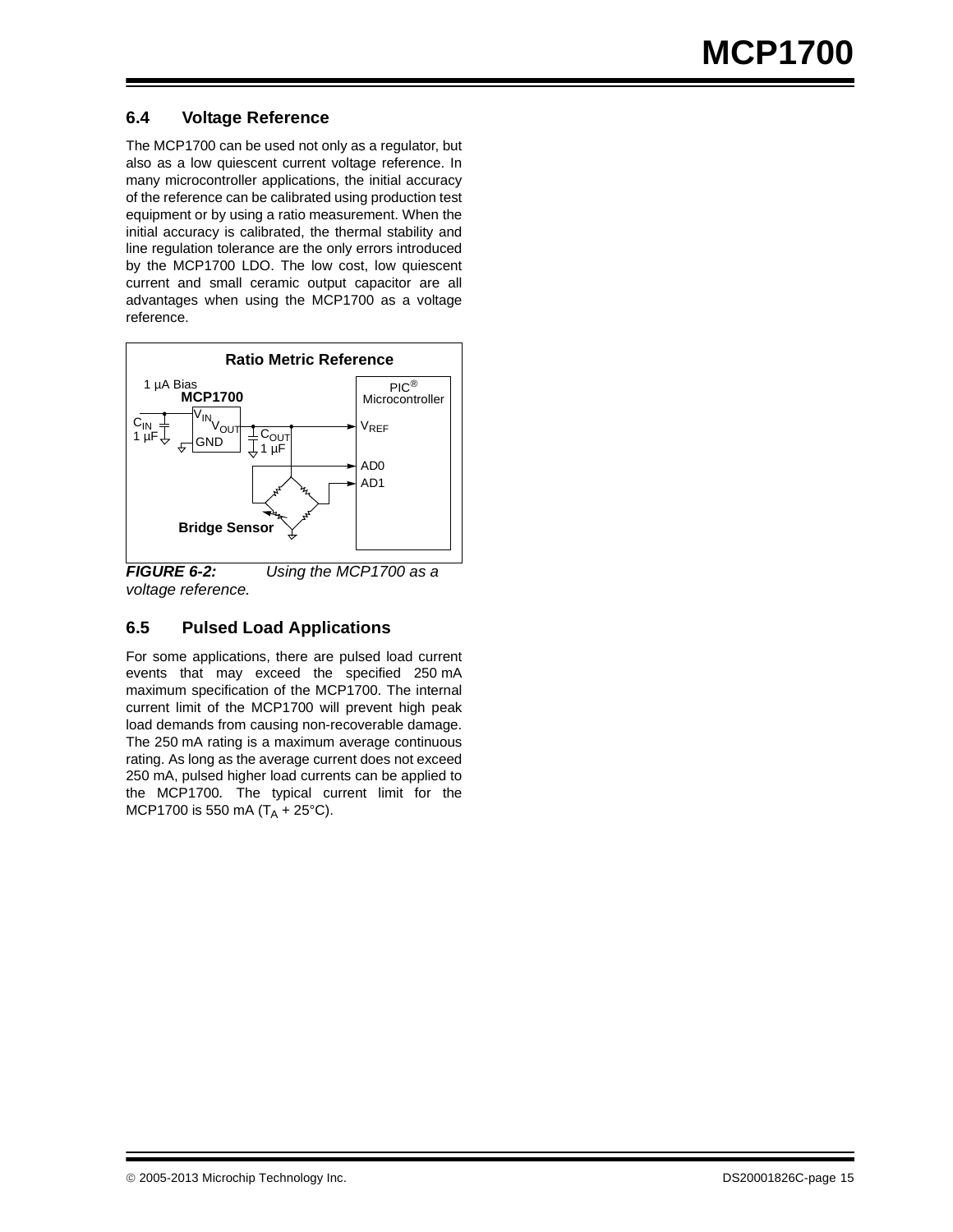#### **7.0 PACKAGING INFORMATION**

#### **7.1 Package Marking Information**

**3-Pin SOT-23**



**3-Pin SOT-89**



**3-Pin TO-92**



**6-Lead DFN (2x2x0.9 mm) Example**

**PIN 1** 

| Standard |                      |  |  |  |  |
|----------|----------------------|--|--|--|--|
|          | <b>Extended Temp</b> |  |  |  |  |
| Symbol   | $\ast$<br>Voltage    |  |  |  |  |
| CΚ       | 1.2                  |  |  |  |  |
| CМ       | 1.8                  |  |  |  |  |
| СP       | 2.5                  |  |  |  |  |
| CQ       | 2.8                  |  |  |  |  |
| СR       | 3.0                  |  |  |  |  |
| СS       | 3.3                  |  |  |  |  |
| CU       | 5.0                  |  |  |  |  |

\* Custom output voltages available upon request.

Contact your local Microchip sales office for more information.

**Example**







|       | Legend: XXX<br>Y<br>YY<br><b>WW</b><br><b>NNN</b><br>(e3)<br>$\star$ | Customer-specific information<br>Year code (last digit of calendar year)<br>Year code (last 2 digits of calendar year)<br>Week code (week of January 1 is week '01')<br>Alphanumeric traceability code<br>Pb-free JEDEC <sup>®</sup> designator for Matte Tin (Sn)<br>This package is Pb-free. The Pb-free JEDEC designator ((e3)) |
|-------|----------------------------------------------------------------------|------------------------------------------------------------------------------------------------------------------------------------------------------------------------------------------------------------------------------------------------------------------------------------------------------------------------------------|
| Note: |                                                                      | can be found on the outer packaging for this package.<br>In the event the full Microchip part number cannot be marked on one line, it will<br>be carried over to the next line, thus limiting the number of available<br>characters for customer-specific information.                                                             |

Part Number | Code MCP1700T-1202E/MAY ABB MCP1700T-1802E/MAY ABC MCP1700T-2502E/MAY ABD MCP1700T-2802E/MAY ABF MCP1700T-3002E/MAY | ABE MCP1700T-3302E/MAY | AAZ MCP1700T-5002E/MAY ABA

п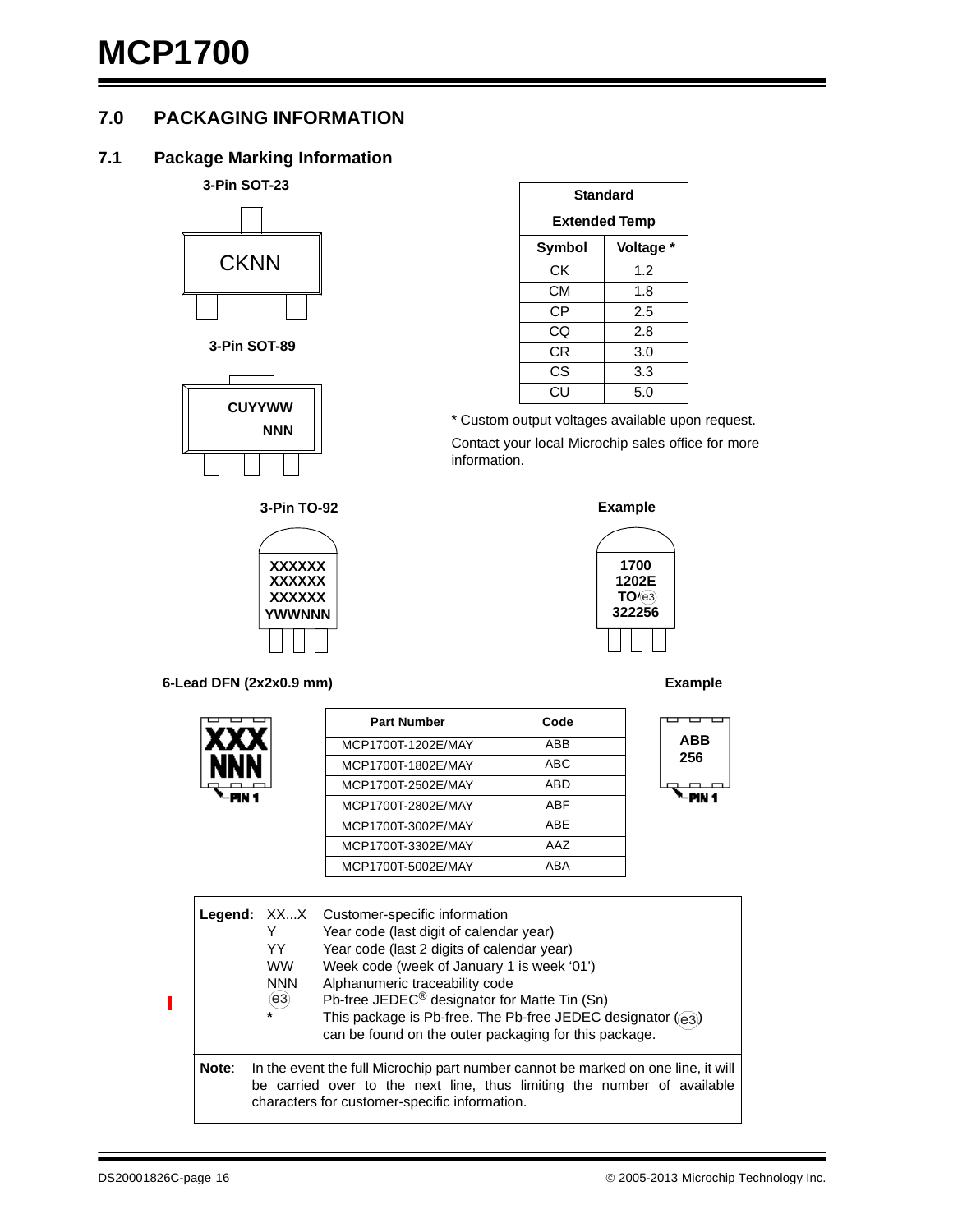#### 3-Lead Plastic Small Outline Transistor (TT) [SOT-23]

Note: For the most current package drawings, please see the Microchip Packaging Specification located at http://www.microchip.com/packaging









|                                 | <b>MILLIMETERS</b>      |             |            |              |
|---------------------------------|-------------------------|-------------|------------|--------------|
|                                 | <b>Dimension Limits</b> |             |            |              |
| Number of Pins                  | N                       |             | 3          |              |
| Lead Pitch                      | e                       |             | $0.95$ BSC |              |
| Outside Lead Pitch              | e1                      |             | 1.90 BSC   |              |
| Overall Height                  | A                       | 0.89        |            | 1.12         |
| <b>Molded Package Thickness</b> | A2                      | 0.79        | 0.95       | 1.02         |
| Standoff                        | A1                      | 0.01        |            | 0.10         |
| Overall Width                   | Е                       | 2.10        |            | 2.64         |
| Molded Package Width            | E1                      | 1.16        | 1.30       | 1.40         |
| Overall Length                  | D                       | 2.67        | 2.90       | 3.05         |
| Foot Length                     |                         | 0.13        | 0.50       | 0.60         |
| Foot Angle                      | φ                       | $0^{\circ}$ |            | $10^{\circ}$ |
| <b>Lead Thickness</b>           | C                       | 0.08        |            | 0.20         |
| <b>Lead Width</b>               | b                       | 0.30        |            | 0.54         |

#### Notes:

1. Dimensions D and E1 do not include mold flash or protrusions. Mold flash or protrusions shall not exceed 0.25 mm per side.

2. Dimensioning and tolerancing per ASME Y14.5M.

BSC: Basic Dimension. Theoretically exact value shown without tolerances.

Microchip Technology Drawing C04-104B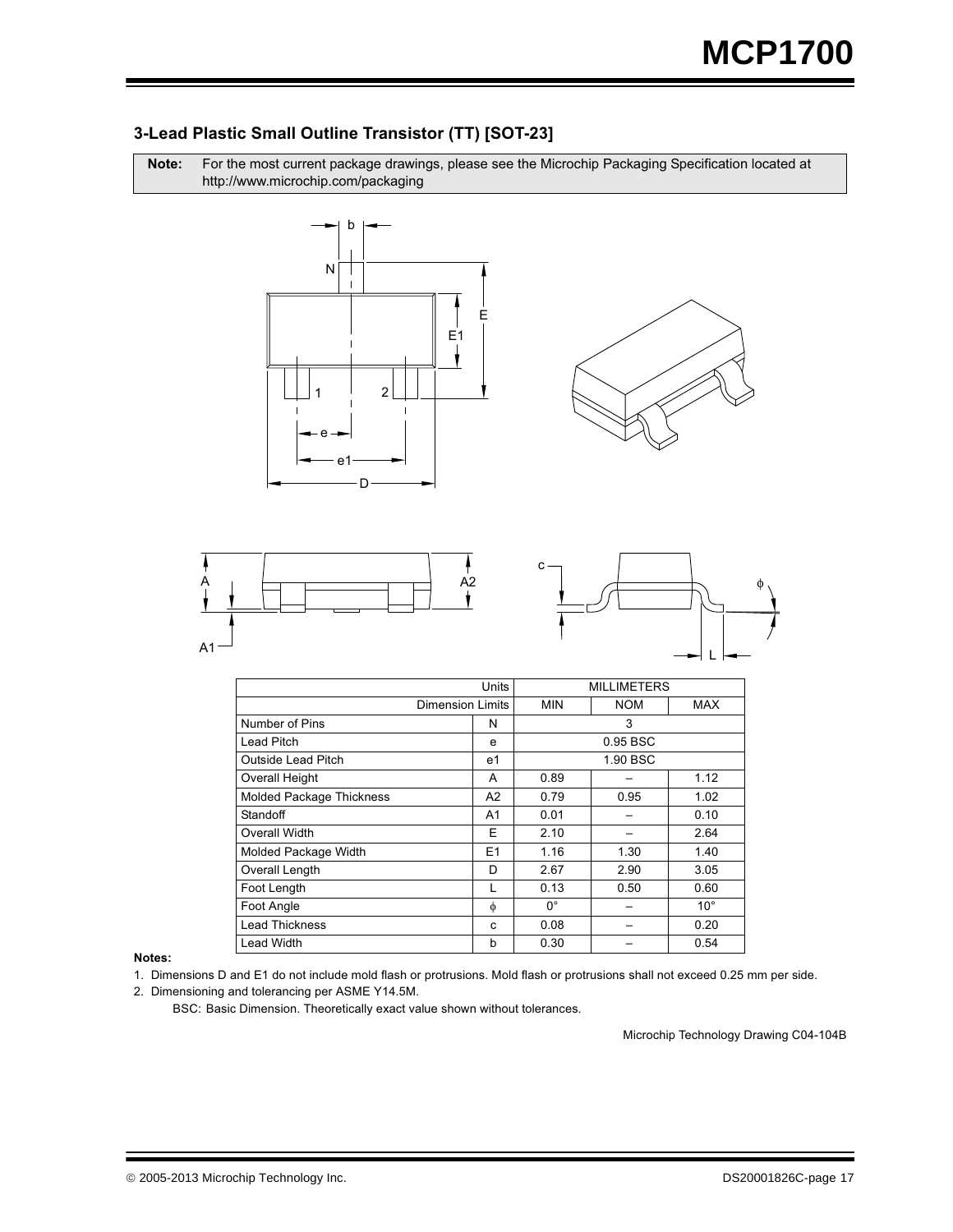#### 3-Lead Plastic Small Outline Transistor (TT) [SOT-23]

**Note:** For the most current package drawings, please see the Microchip Packaging Specification located at http://www.microchip.com/packaging



#### RECOMMENDED LAND PATTERN

|                         | <b>MILLIMETERS</b> |            |            |            |
|-------------------------|--------------------|------------|------------|------------|
| <b>Dimension Limits</b> |                    | <b>MIN</b> | <b>NOM</b> | <b>MAX</b> |
| <b>Contact Pitch</b>    |                    |            | 0.95 BSC   |            |
| Contact Pad Spacing     |                    |            | 2.30       |            |
| Contact Pad Width (X3)  |                    |            |            | 0.65       |
| Contact Pad Length (X3) |                    |            |            | 1.05       |
| Distance Between Pads   |                    | 1.25       |            |            |
| Overall Width           |                    |            |            | 3.35       |

Notes:

1. Dimensioning and tolerancing per ASME Y14.5M

BSC: Basic Dimension. Theoretically exact value shown without tolerances.

Microchip Technology Drawing No. C04-2104A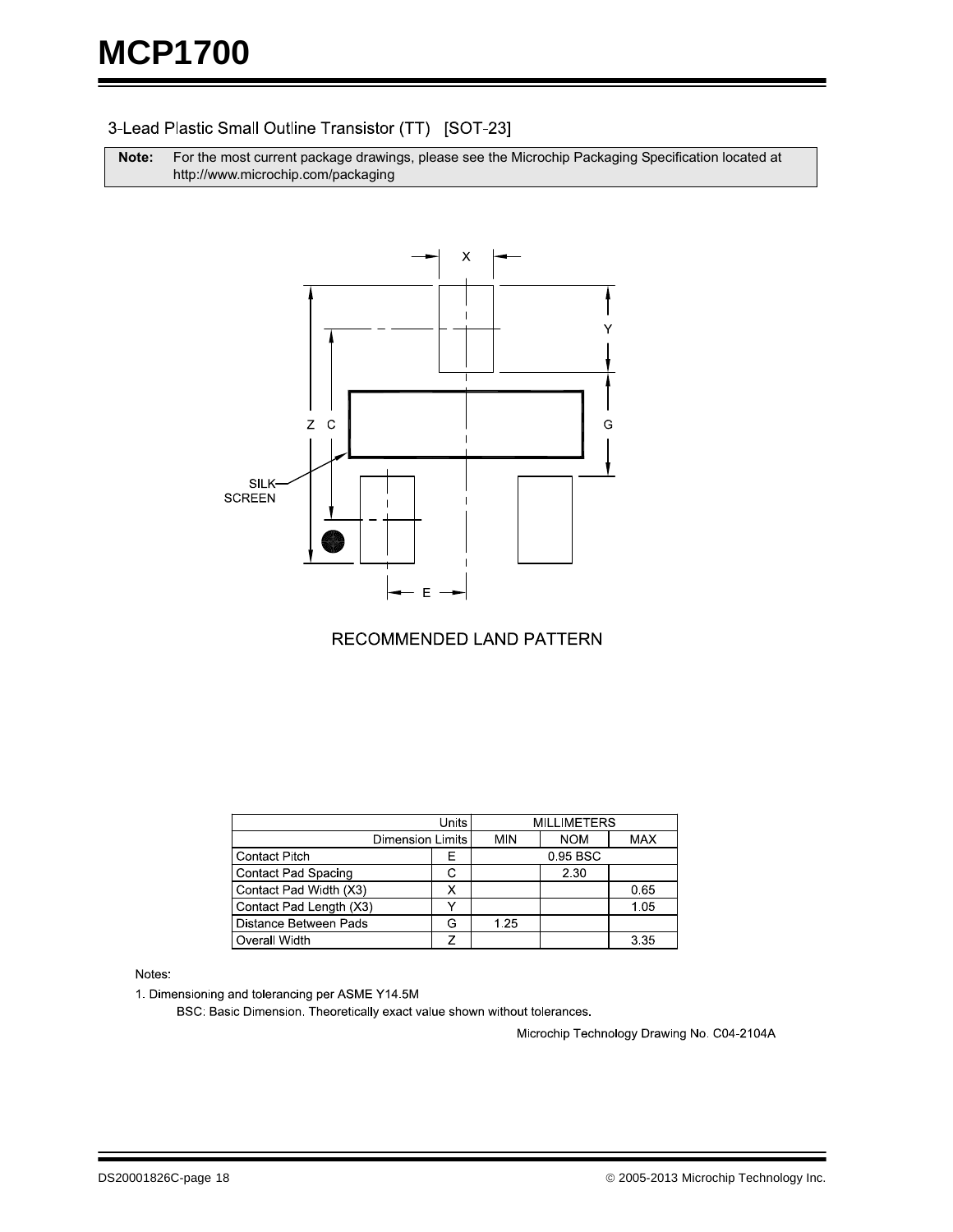#### 3-Lead Plastic Small Outline Transistor Header (MB) [SOT-89]

**Note:** For the most current package drawings, please see the Microchip Packaging Specification located at http://www.microchip.com/packaging









|                              | <b>MILLIMETERS</b> |      |          |  |
|------------------------------|--------------------|------|----------|--|
| <b>Dimension Limits</b>      |                    | MIN  | MAX      |  |
| Number of Leads              | N                  | 3    |          |  |
| Pitch                        | e                  |      | 1.50 BSC |  |
| Outside Lead Pitch           | e1                 |      | 3.00 BSC |  |
| Overall Height               | A                  | 1.40 | 1.60     |  |
| Overall Width                | н                  | 3.94 | 4.25     |  |
| Molded Package Width at Base | Е                  | 2.29 | 2.60     |  |
| Molded Package Width at Top  | E <sub>1</sub>     | 2.13 | 2.29     |  |
| Overall Length               | D                  | 4.39 | 4.60     |  |
| Tab Length                   | D1                 | 1.40 | 1.83     |  |
| Foot Length                  | L                  | 0.79 | 1.20     |  |
| <b>Lead Thickness</b>        | c                  | 0.35 | 0.44     |  |
| Lead 2 Width                 | b                  | 0.41 | 0.56     |  |
| Leads 1 & 3 Width            | b1                 | 0.36 | 0.48     |  |

C

#### Notes:

1. Dimensions D and E do not include mold flash or protrusions. Mold flash or protrusions shall not exceed 0.127 mm per side.

2. Dimensioning and tolerancing per ASME Y14.5M.

BSC: Basic Dimension, Theoretically exact value shown without tolerances.

Microchip Technology Drawing C04-029B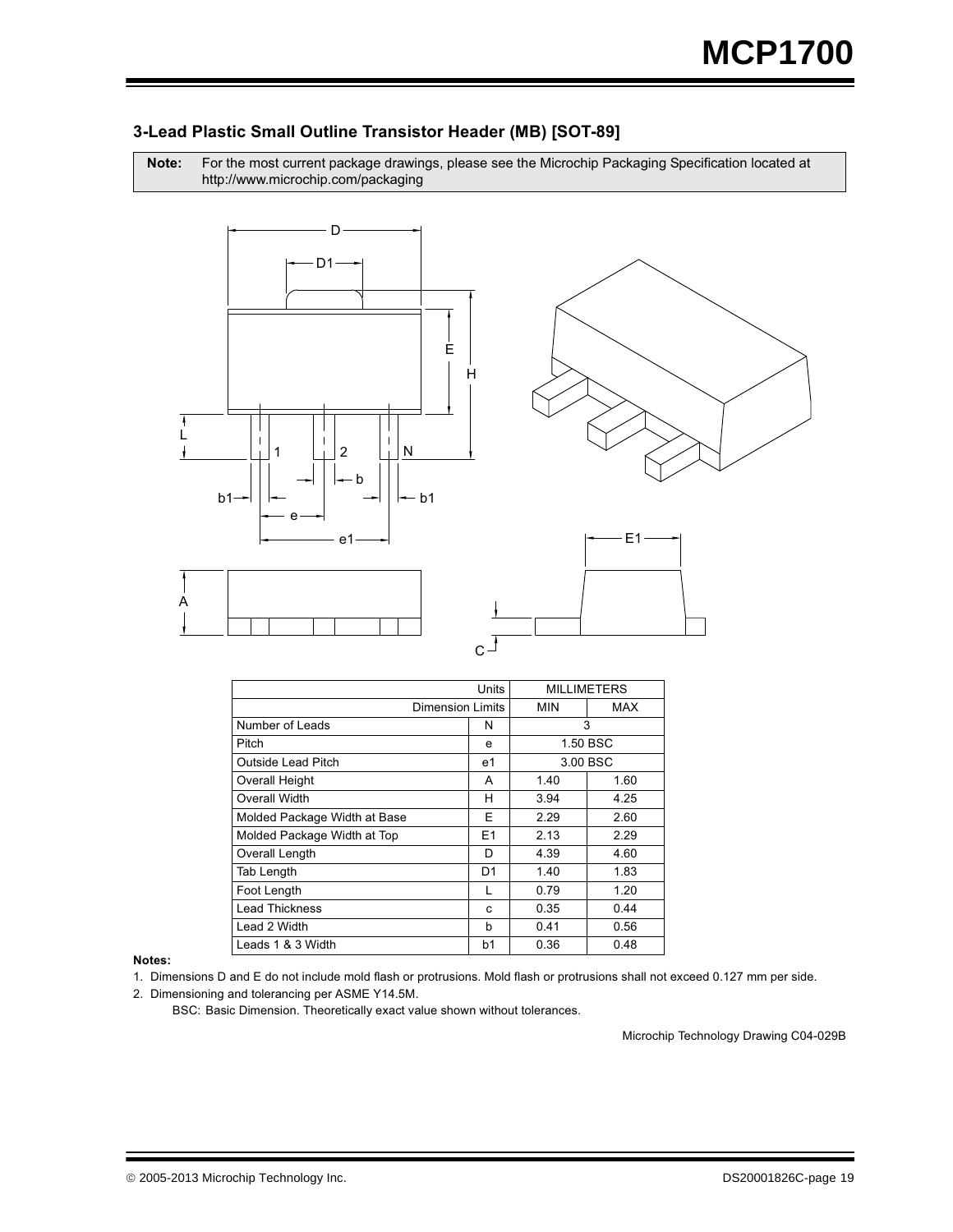3-Lead Plastic Small Outline Transistor Header (MB) [SOT-89]

**Note:** For the most current package drawings, please see the Microchip Packaging Specification located at http://www.microchip.com/packaging



|                          | Un ts |          | <b>MILLIMETERS</b> |      |  |
|--------------------------|-------|----------|--------------------|------|--|
| <b>Dimension Limits</b>  |       | MIN      | <b>NOM</b>         | MAX  |  |
| Contact Pitch            | Е     | 1.50 BSC |                    |      |  |
| Contact Pads 1 & 3 Width | Χ1    |          |                    | 0.48 |  |
| Contact Pad 2 Width      | X2    |          |                    | 0.56 |  |
| Heat Slug Pad Width      | X3    |          |                    | 1.20 |  |

 $Y1$ 

 $\overline{Y2}$ 

 $\overline{\mathsf{K}}$ 

 $2.60$ 

#### Notes:

1. Dimensioning and tolerancing per ASME Y14 5M

Contact Pads 1 & 3 Length

Contact 2 Pad Length

BSC: Basic Dimension. Theoretically exact value shown without tolerances.

Microchip Technology Drawing No. C04-2029A

 $4.25$ 

 $2.85$ 

1.40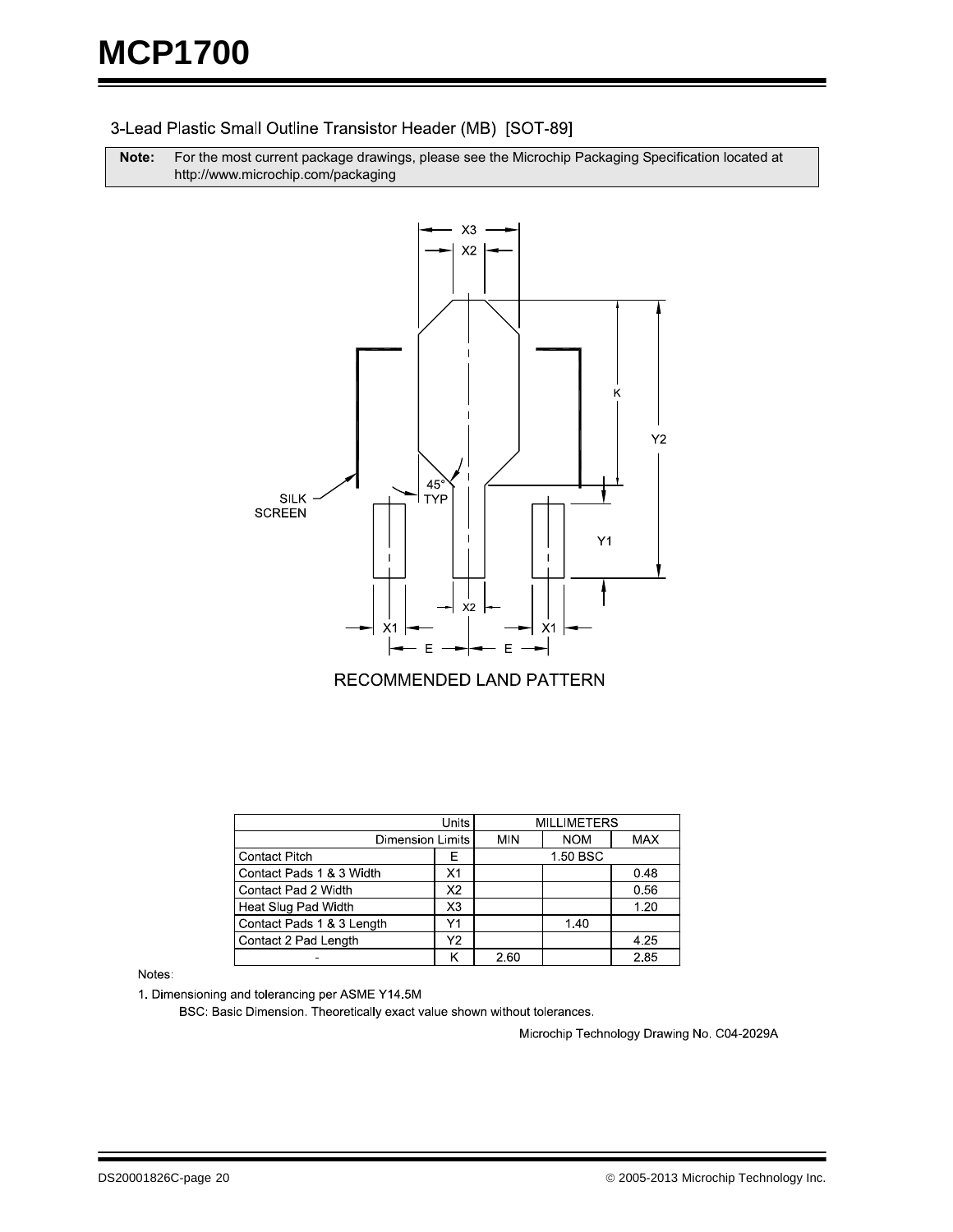#### 3-Lead Plastic Transistor Outline (TO) [TO-92]

**Note:** For the most current package drawings, please see the Microchip Packaging Specification located at http://www.microchip.com/packaging



| Units                   |   | <b>INCHES</b> |            |
|-------------------------|---|---------------|------------|
| <b>Dimension Limits</b> |   | MIN           | <b>MAX</b> |
| Number of Pins          | N | 3             |            |
| Pitch                   | e | .050 BSC      |            |
| Bottom to Package Flat  | D | .125          | .165       |
| Overall Width           | Е | .175          | .205       |
| Overall Length          | А | .170          | .210       |
| Molded Package Radius   | R | .080          | .105       |
| Tip to Seating Plane    |   | .500          |            |
| <b>Lead Thickness</b>   | c | .014          | .021       |
| <b>Lead Width</b>       | b | .014          | .022       |

Notes:

1. Dimensions A and E do not include mold flash or protrusions. Mold flash or protrusions shall not exceed .005" per side.

2. Dimensioning and tolerancing per ASME Y14.5M.

BSC: Basic Dimension, Theoretically exact value shown without tolerances.

Microchip Technology Drawing C04-101B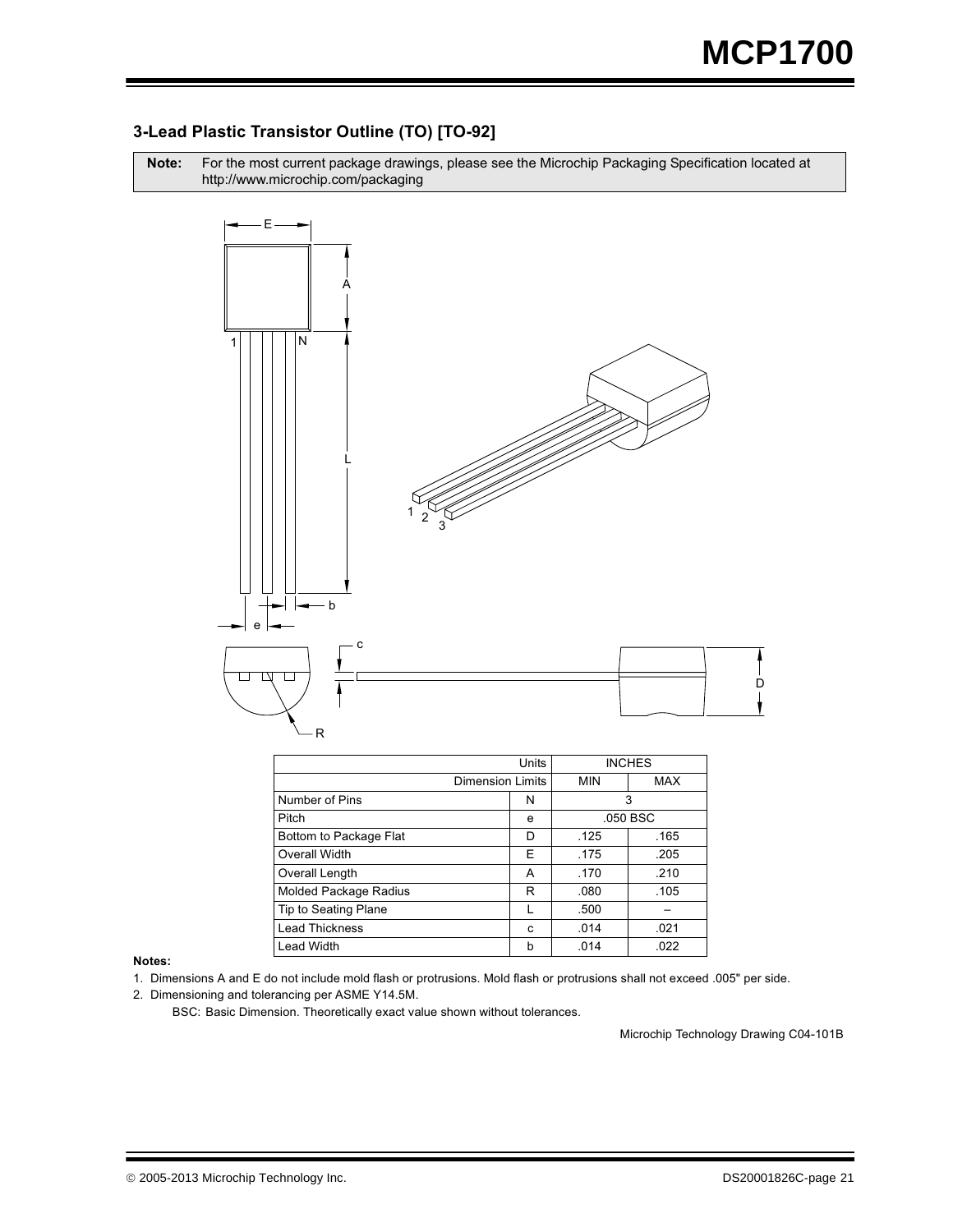#### 6-Lead Plastic Dual Flat, No Lead Package (MA[Y]) - 2x2x0.9mm Body [DFN]

Note: For the most current package drawings, please see the Microchip Packaging Specification located at http://www.microchip.com/packaging



Microchip Technology Drawing C04-120C Sheet 1 of 2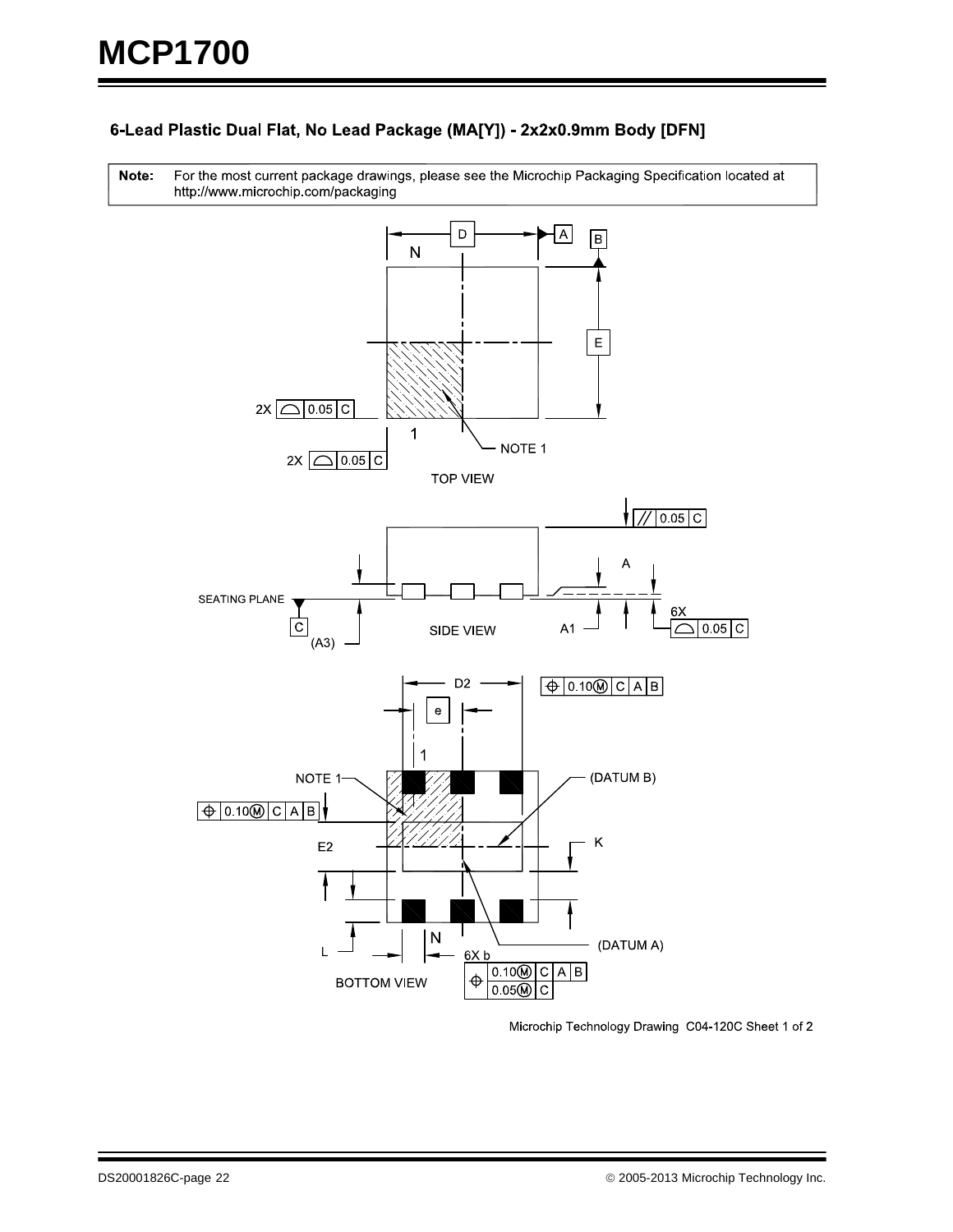#### 6-Lead Plastic Dual Flat, No Lead Package (MA[Y]) - 2x2x0.9mm Body [DFN]

Note: For the most current package drawings, please see the Microchip Packaging Specification located at http://www.microchip.com/packaging



| Units                     |                | <b>MILLIMETERS</b> |            |            |
|---------------------------|----------------|--------------------|------------|------------|
| <b>Dimension Limits</b>   |                | <b>MIN</b>         | <b>NOM</b> | <b>MAX</b> |
| Number of Pins            | N              | 6                  |            |            |
| Pitch                     | e              | 0.65 BSC           |            |            |
| Overall Height            | A              | 0.80               | 0.85       | 0.90       |
| Standoff                  | A1             | 0.00               | 0.02       | 0.05       |
| <b>Contact Thickness</b>  | A <sub>3</sub> | 0.20 REF           |            |            |
| Overall Length            | D              | 2.00 BSC           |            |            |
| Overall Width             | E              | 2.00 BSC           |            |            |
| <b>Exposed Pad Length</b> | D <sub>2</sub> | 1.50               | 1.60       | 1.70       |
| <b>Exposed Pad Width</b>  | E <sub>2</sub> | 0.90               | 1.00       | 1.10       |
| <b>Contact Width</b>      | b              | 0.25               | 0.30       | 0.35       |
| Contact Length            |                | 0.20               | 0.25       | 0.30       |
| Contact-to-Exposed Pad    | Κ              | 0.20               |            |            |

Notes:

1. Pin 1 visual index feature may vary, but must be located within the hatched area.

2. Package may have one or more exposed tie bars at ends.

3. Package is saw singulated.

4. Dimensioning and tolerancing per ASME Y14.5M.

BSC: Basic Dimension. Theoretically exact value shown without tolerances.

REF: Reference Dimension, usually without tolerance, for information purposes only.

Microchip Technology Drawing C04-120C Sheet 2 of 2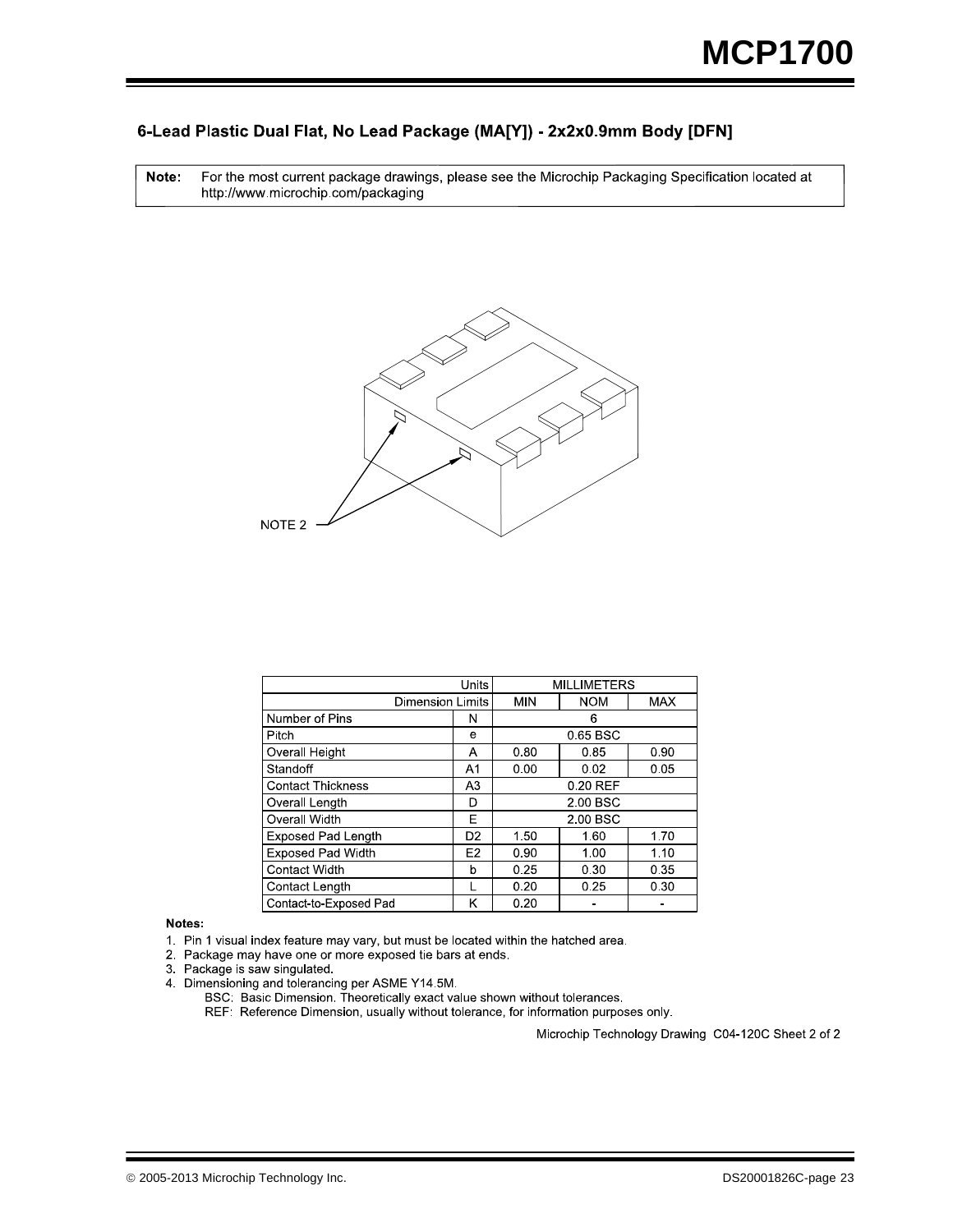# **MCP1700**

**NOTES:**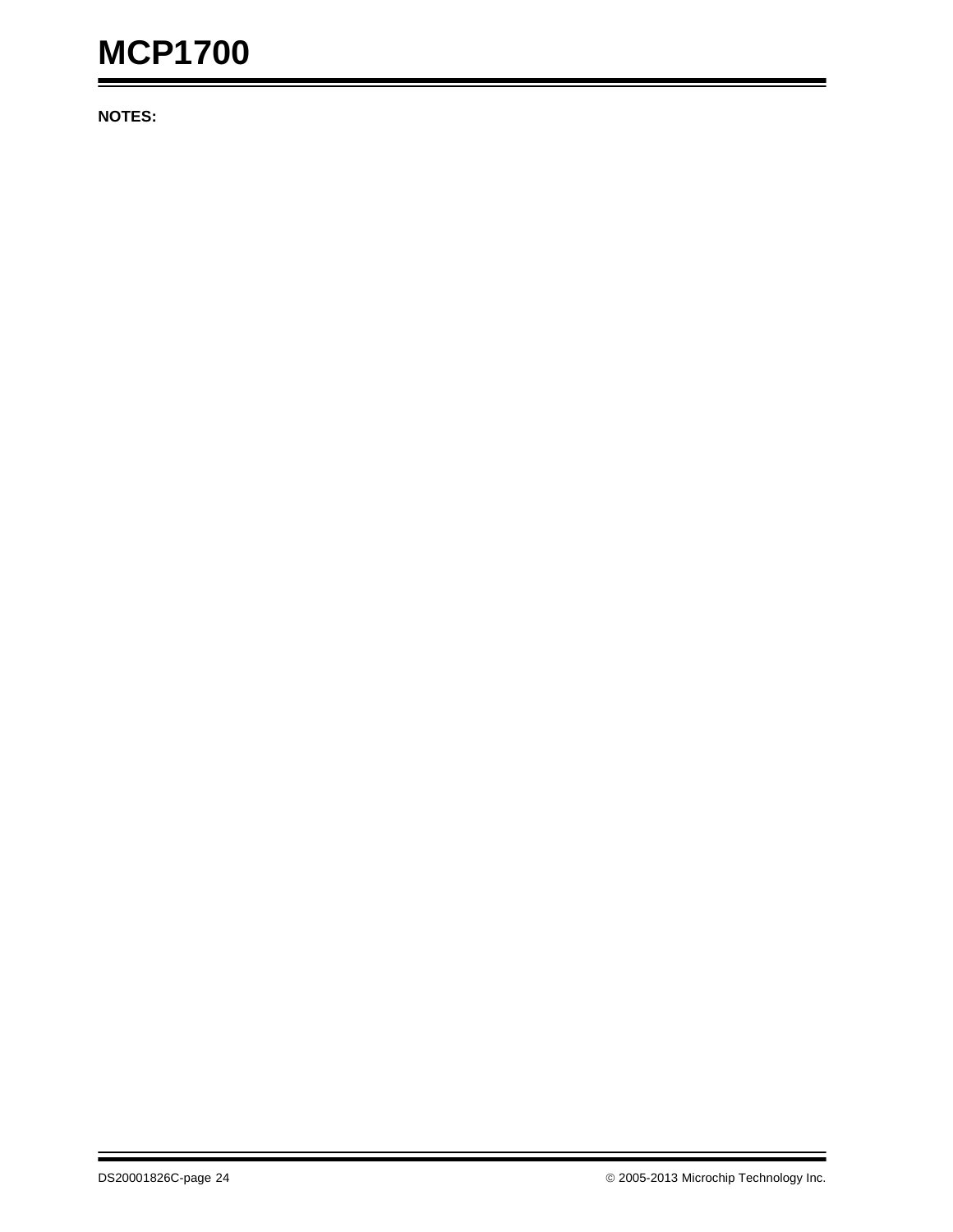#### **APPENDIX A: REVISION HISTORY**

#### **Revision C (October 2013)**

The following is the list of modifications:

- 1. Added new package to the family (2x2 DFN-6) and related information throughout the document.
- 2. Updated thermal package resistance information in [Temperature Specifications](#page-3-1).
- 3. Updated [Section 3.0, Pin Descriptions](#page-9-1).
- 4. Added package markings and drawings for the 2x2 DFN-6 package.
- 5. Added information related to the 2.8V option throughout the document.
- 6. Updated [Product Identification System.](#page-25-0)
- 7. Minor typographical changes.

#### **Revision B (February 2007)**

- Updated Packaging Information.
- Corrected [Product Identification System](#page-25-0).
- Changed X5R to X7R in Notes to DC [Characteristics](#page-2-6), [Temperature Specifications](#page-3-1), and [Section 2.0, Typical Performance Curves.](#page-4-0)

#### **Revision A (November 2005)**

• Original Release of this Document.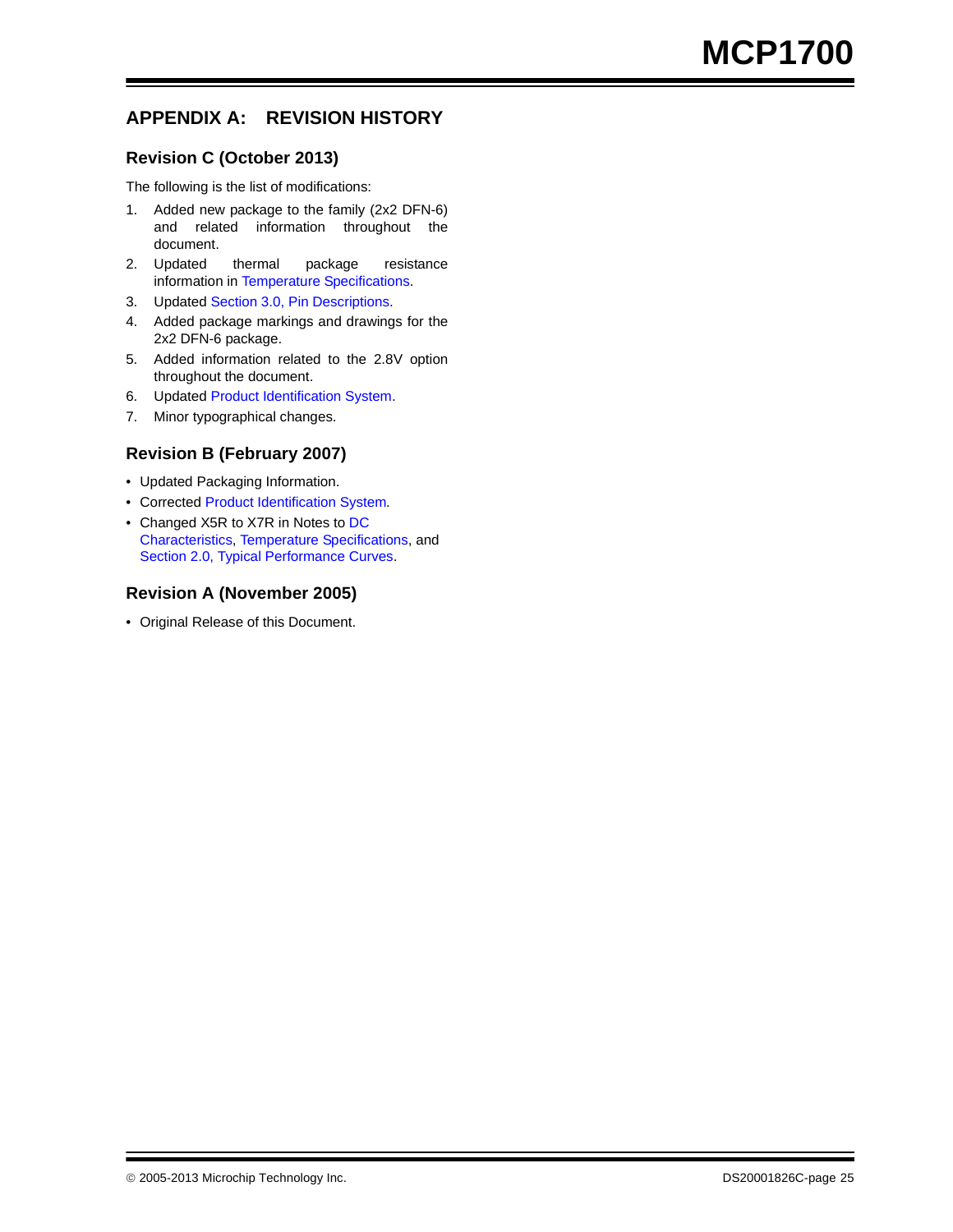### <span id="page-25-0"></span>**PRODUCT IDENTIFICATION SYSTEM**

To order or obtain information, e.g., on pricing or delivery, refer to the factory or the listed sales office.

| <u>PART NO.</u><br><u>x-</u>                                                                                                                                              | <u>XXX</u><br><u>IXX</u><br>¥<br>¥                   | Examples:                          |
|---------------------------------------------------------------------------------------------------------------------------------------------------------------------------|------------------------------------------------------|------------------------------------|
| <b>MCP1700</b><br>Tape &                                                                                                                                                  | Voltage<br><b>Tolerance</b><br>Temp.<br>Package      | 2x2 DFN-6 Package:                 |
| Reel                                                                                                                                                                      | Output<br>Range                                      | MCP1700T-1202E/MAY:1.2V VOUT<br>a) |
|                                                                                                                                                                           |                                                      | MCP1700T-1802E/MAY:1.8V VOUT<br>b) |
| Device:<br>MCP1700: Low Quiescent Current LDO                                                                                                                             |                                                      | MCP1700T-2502E/MAY:2.5V VOUT<br>c) |
|                                                                                                                                                                           |                                                      | MCP1700T-2802E/MAY:2.8V VOUT<br>d) |
| Tape and Reel:<br>Tape and Reel only applies to SOT-23 and SOT-89<br>T:                                                                                                   | MCP1700T-3002E/MAY:3.0V VOUT<br>e)                   |                                    |
| devices                                                                                                                                                                   |                                                      | MCP1700T-3302E/MAY:3.3V VOUT<br>f) |
|                                                                                                                                                                           |                                                      | MCP1700T-5002E/MAY:5.0V VOUT<br>g) |
| <b>Standard Output</b><br>$120 = 1.2V$<br>Voltage: *<br>$180 = 1.8V$                                                                                                      |                                                      | SOT-89 Package:                    |
|                                                                                                                                                                           | $250 = 2.5V$<br>$280 = 2.8V$                         | MCP1700T-1202E/MB:1.2V VOUT<br>a)  |
|                                                                                                                                                                           | $300 = 3.0V$                                         | MCP1700T-1802E/MB:1.8V VOUT<br>b)  |
| $330 = 3.3V$<br>$500 = 5.0V$<br>* Custom output voltages available upon request. Contact<br>your local Microchip sales office for more information                        |                                                      | MCP1700T-2502E/MB:2.5V VOUT<br>C)  |
|                                                                                                                                                                           |                                                      | MCP1700T-2802E/MB:2.8V VOUT<br>d)  |
|                                                                                                                                                                           |                                                      | MCP1700T-3002E/MB:3.0V VOUT<br>e)  |
|                                                                                                                                                                           |                                                      | MCP1700T-3302E/MB:3.3V VOUT<br>f   |
| Tolerance:                                                                                                                                                                | $= 2\%$<br>2                                         | MCP1700T-5002E/MB:5.0V VOUT<br>g)  |
|                                                                                                                                                                           |                                                      | TO-92 Package:                     |
| Temperature Range: E<br>$= -40^{\circ}$ C to +125 $^{\circ}$ C (Extended)                                                                                                 |                                                      | MCP1700-1202E/TO:1.2V VOUT<br>a)   |
| Package:                                                                                                                                                                  | MAY = Plastic Small Outline Transistor (DFN), 6-lead | MCP1700-1802E/TO:1.8V VOUT<br>b)   |
| MB = Plastic Small Outline Transistor (SOT-89), 3-lead<br>TO = Plastic Small Outline Transistor (TO-92), 3-lead<br>TT = Plastic Small Outline Transistor (SOT-23), 3-lead |                                                      | MCP1700-2502E/TO:2.5V VOUT<br>C)   |
|                                                                                                                                                                           |                                                      | MCP1700-2802E/TO:2.8V VOUT<br>d)   |
|                                                                                                                                                                           |                                                      | MCP1700-3002E/TO:3.0V VOUT<br>e)   |
|                                                                                                                                                                           |                                                      | MCP1700-3302E/TO:3.3V VOUT<br>f)   |
|                                                                                                                                                                           |                                                      | MCP1700-5002E/TO:5.0V VOUT<br>g)   |
|                                                                                                                                                                           |                                                      | SOT-23 Package:                    |
|                                                                                                                                                                           |                                                      | MCP1700T-1202E/TT:1.2V VOUT<br>a)  |
|                                                                                                                                                                           |                                                      | MCP1700T-1802E/TT:1.8V VOUT<br>b)  |
|                                                                                                                                                                           |                                                      | MCP1700T-2502E/TT:2.5V VOUT<br>C)  |
|                                                                                                                                                                           |                                                      | MCP1700T-2802E/TT:2.8V VOUT<br>d)  |
|                                                                                                                                                                           |                                                      | MCP1700T-3002E/TT:3.0V VOUT<br>e)  |
|                                                                                                                                                                           |                                                      | MCP1700T-3302E/TT:3.3V VOUT<br>f   |
|                                                                                                                                                                           |                                                      | MCP1700T-5002E/TT:5.0V VOUT<br>g)  |
|                                                                                                                                                                           |                                                      |                                    |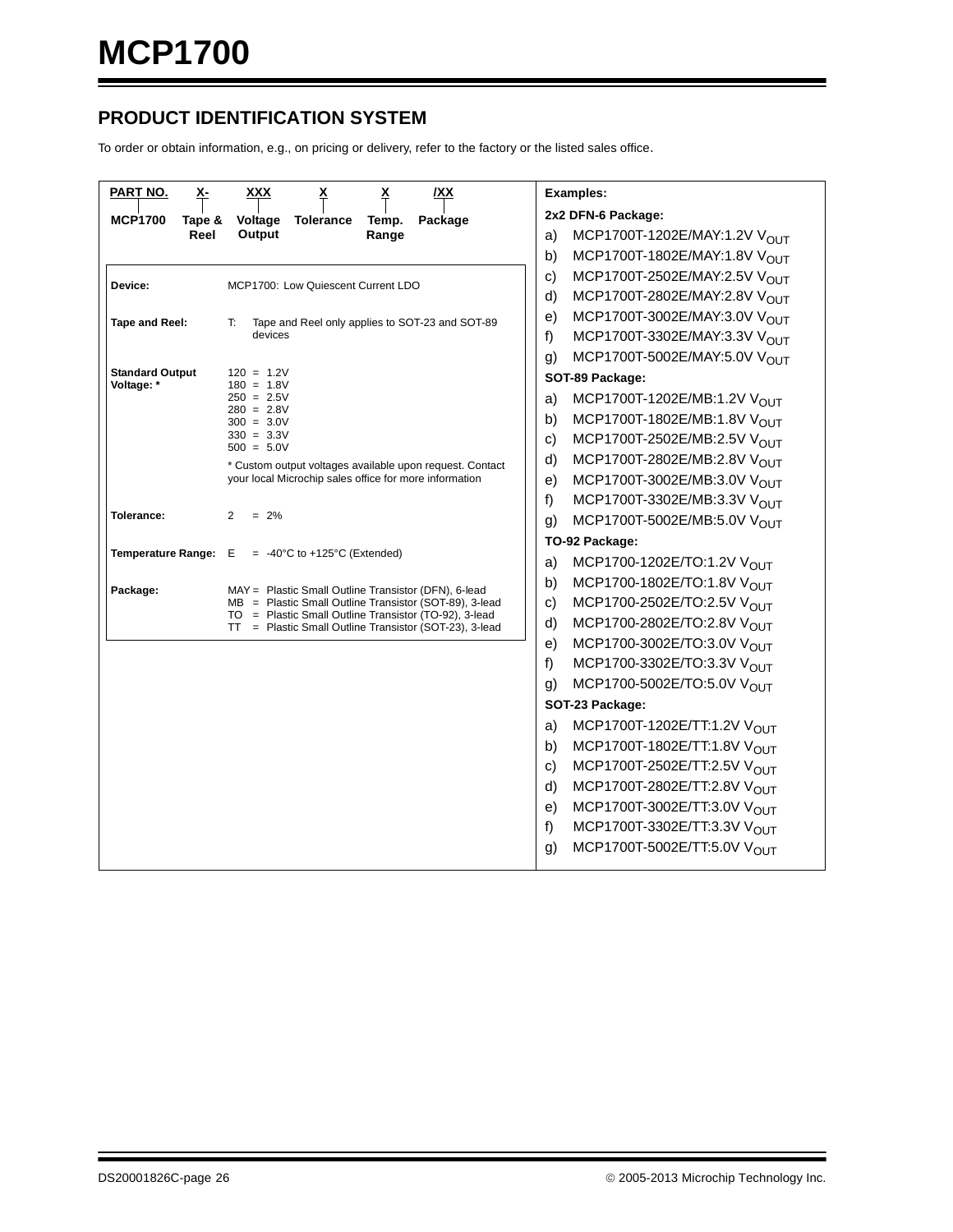#### **Note the following details of the code protection feature on Microchip devices:**

- Microchip products meet the specification contained in their particular Microchip Data Sheet.
- Microchip believes that its family of products is one of the most secure families of its kind on the market today, when used in the intended manner and under normal conditions.
- There are dishonest and possibly illegal methods used to breach the code protection feature. All of these methods, to our knowledge, require using the Microchip products in a manner outside the operating specifications contained in Microchip's Data Sheets. Most likely, the person doing so is engaged in theft of intellectual property.
- Microchip is willing to work with the customer who is concerned about the integrity of their code.
- Neither Microchip nor any other semiconductor manufacturer can guarantee the security of their code. Code protection does not mean that we are guaranteeing the product as "unbreakable."

Code protection is constantly evolving. We at Microchip are committed to continuously improving the code protection features of our products. Attempts to break Microchip's code protection feature may be a violation of the Digital Millennium Copyright Act. If such acts allow unauthorized access to your software or other copyrighted work, you may have a right to sue for relief under that Act.

Information contained in this publication regarding device applications and the like is provided only for your convenience and may be superseded by updates. It is your responsibility to ensure that your application meets with your specifications. MICROCHIP MAKES NO REPRESENTATIONS OR WARRANTIES OF ANY KIND WHETHER EXPRESS OR IMPLIED, WRITTEN OR ORAL, STATUTORY OR OTHERWISE, RELATED TO THE INFORMATION, INCLUDING BUT NOT LIMITED TO ITS CONDITION, QUALITY, PERFORMANCE, MERCHANTABILITY OR FITNESS FOR PURPOSE**.** Microchip disclaims all liability arising from this information and its use. Use of Microchip devices in life support and/or safety applications is entirely at the buyer's risk, and the buyer agrees to defend, indemnify and hold harmless Microchip from any and all damages, claims, suits, or expenses resulting from such use. No licenses are conveyed, implicitly or otherwise, under any Microchip intellectual property rights.

# **QUALITY MANAGEMENT SYSTEM CERTIFIED BY DNV**   $=$  **ISO/TS 16949** $=$

#### **Trademarks**

The Microchip name and logo, the Microchip logo, dsPIC, FlashFlex, KEELOQ, KEELOQ logo, MPLAB, PIC, PICmicro, PICSTART, PIC<sup>32</sup> logo, rfPIC, SST, SST Logo, SuperFlash and UNI/O are registered trademarks of Microchip Technology Incorporated in the U.S.A. and other countries.

FilterLab, Hampshire, HI-TECH C, Linear Active Thermistor, MTP, SEEVAL and The Embedded Control Solutions Company are registered trademarks of Microchip Technology Incorporated in the U.S.A.

Silicon Storage Technology is a registered trademark of Microchip Technology Inc. in other countries.

Analog-for-the-Digital Age, Application Maestro, BodyCom, chipKIT, chipKIT logo, CodeGuard, dsPICDEM, dsPICDEM.net, dsPICworks, dsSPEAK, ECAN, ECONOMONITOR, FanSense, HI-TIDE, In-Circuit Serial Programming, ICSP, Mindi, MiWi, MPASM, MPF, MPLAB Certified logo, MPLIB, MPLINK, mTouch, Omniscient Code Generation, PICC, PICC-18, PICDEM, PICDEM.net, PICkit, PICtail, REAL ICE, rfLAB, Select Mode, SQI, Serial Quad I/O, Total Endurance, TSHARC, UniWinDriver, WiperLock, ZENA and Z-Scale are trademarks of Microchip Technology Incorporated in the U.S.A. and other countries.

SQTP is a service mark of Microchip Technology Incorporated in the U.S.A.

GestIC and ULPP are registered trademarks of Microchip Technology Germany II GmbH & Co. KG, a subsidiary of Microchip Technology Inc., in other countries.

All other trademarks mentioned herein are property of their respective companies.

© 2005-2013, Microchip Technology Incorporated, Printed in the U.S.A., All Rights Reserved.

Printed on recycled paper.

ISBN: 978-1-62077-526-4

*Microchip received ISO/TS-16949:2009 certification for its worldwide headquarters, design and wafer fabrication facilities in Chandler and Tempe, Arizona; Gresham, Oregon and design centers in California and India. The Company's quality system processes and procedures are for its PIC® MCUs and dsPIC® DSCs, KEELOQ® code hopping devices, Serial EEPROMs, microperipherals, nonvolatile memory and analog products. In addition, Microchip's quality system for the design and manufacture of development systems is ISO 9001:2000 certified.*